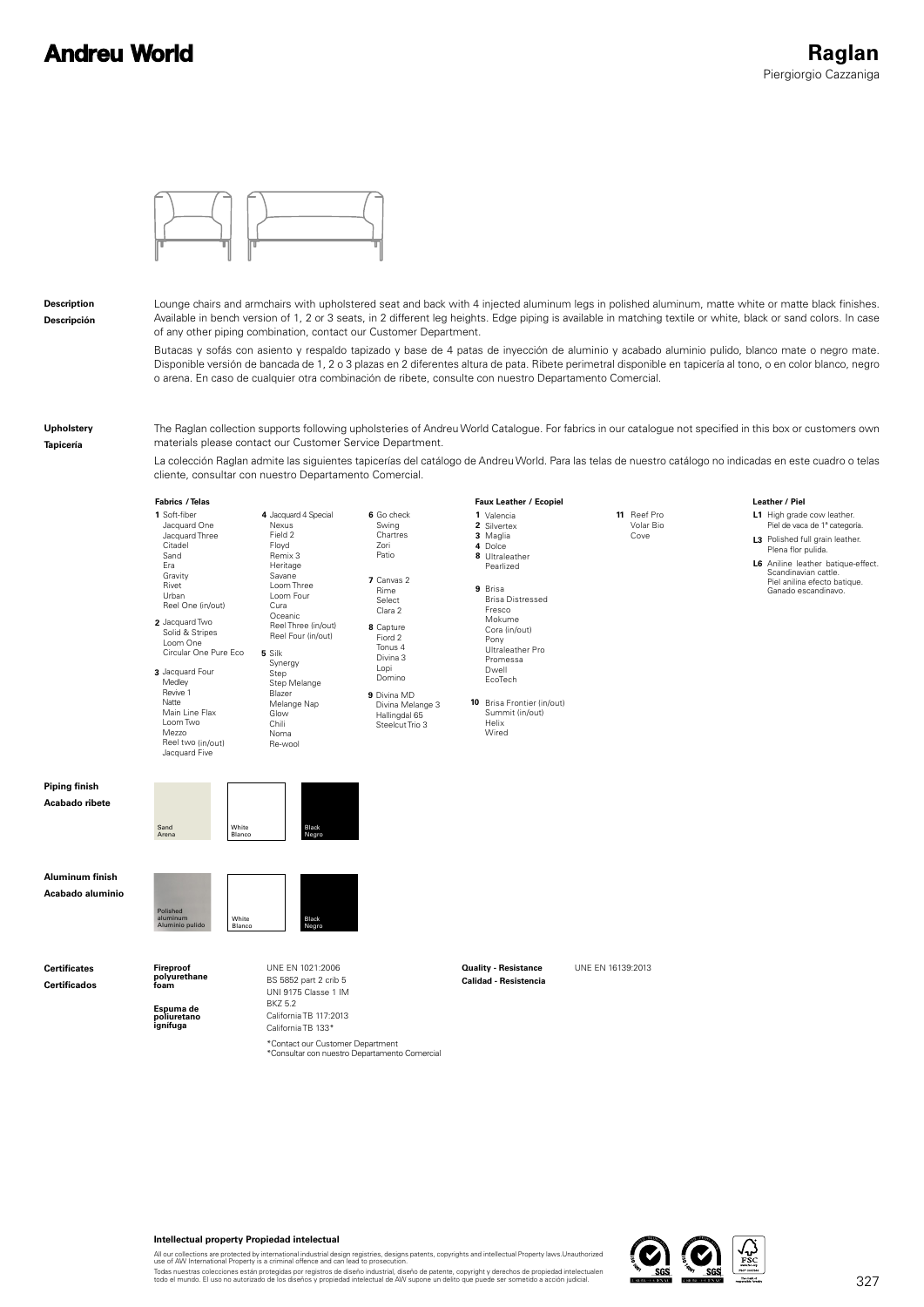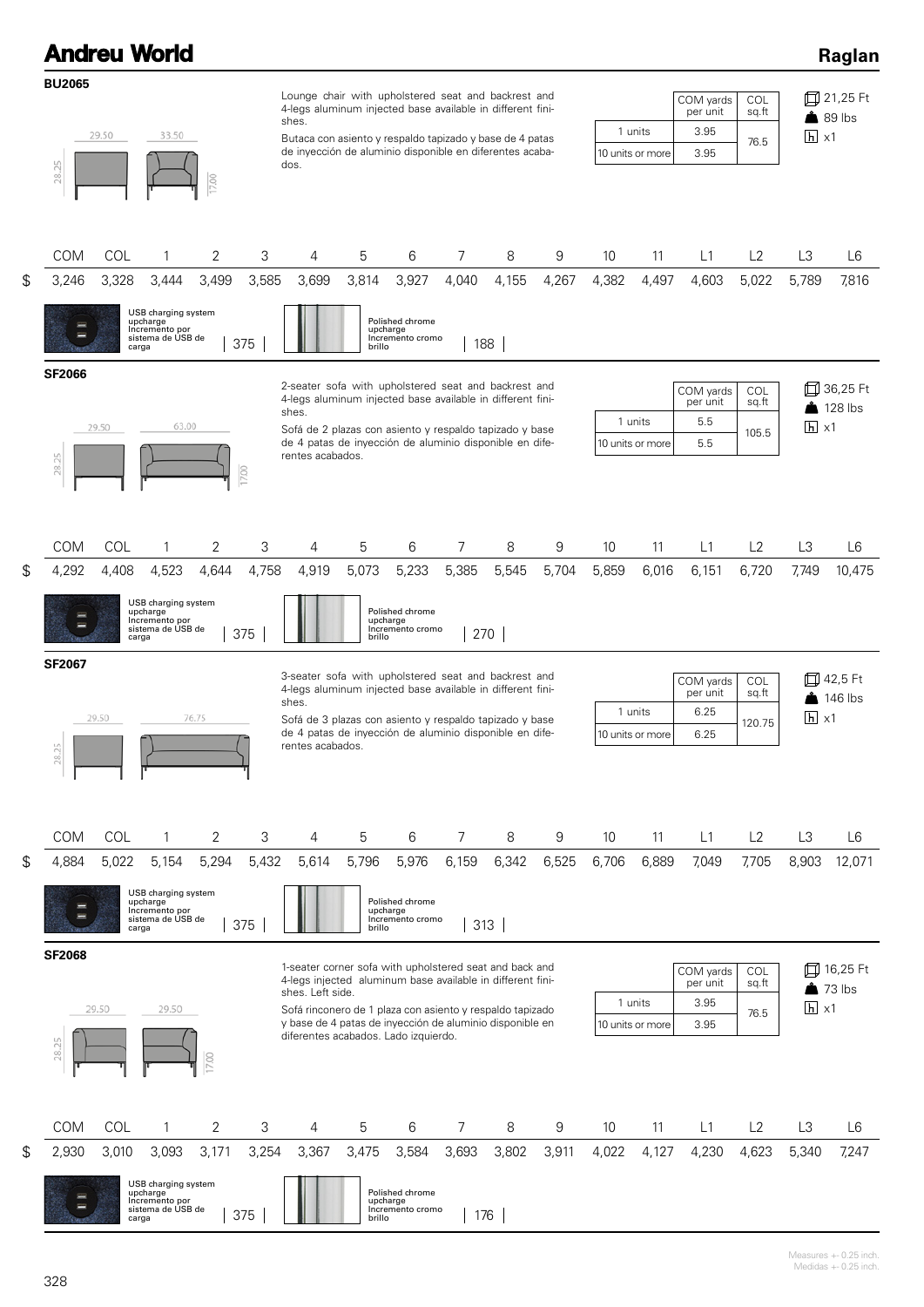

Measures +- 0.25 inch. Medidas  $+-0.25$  inch.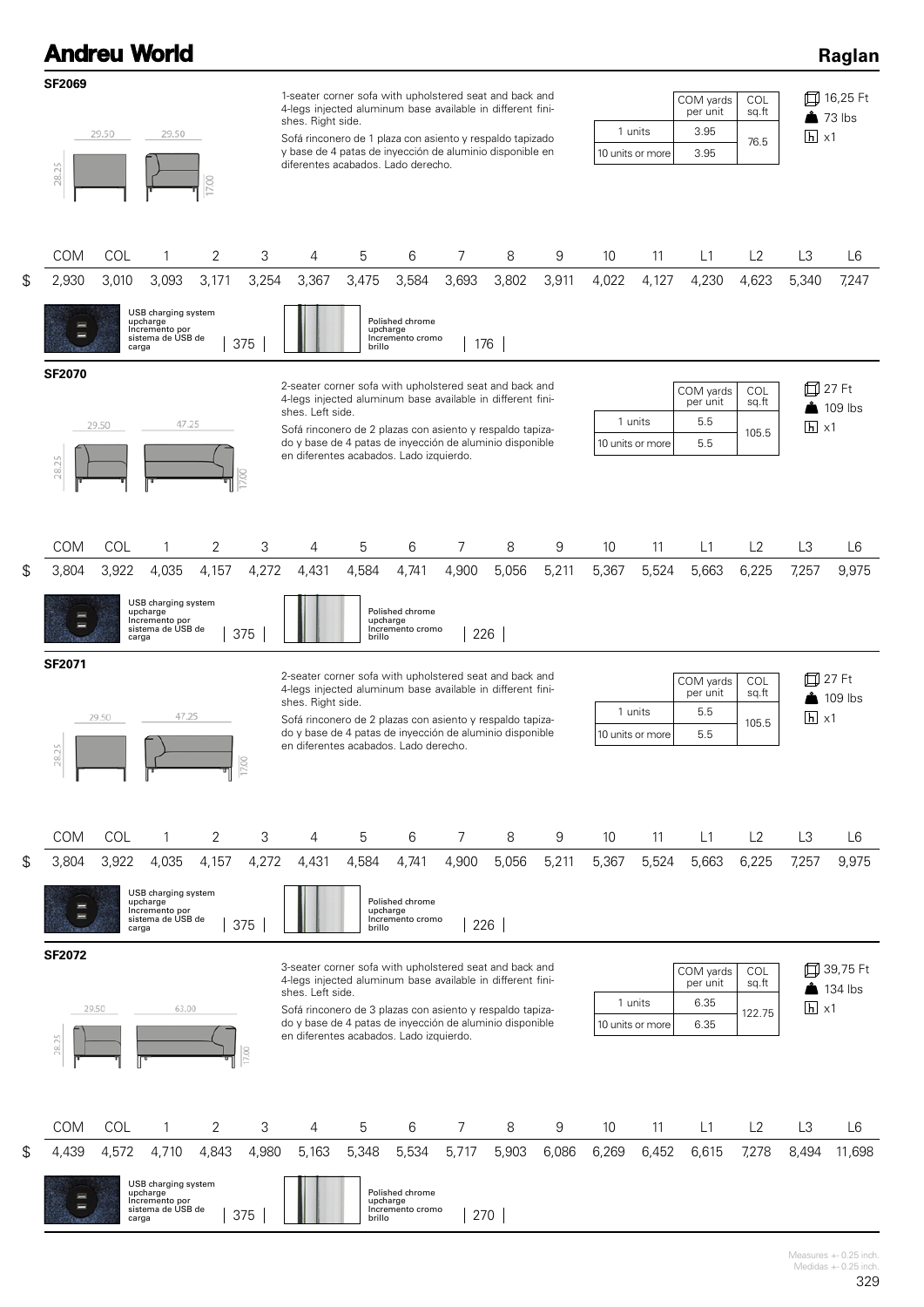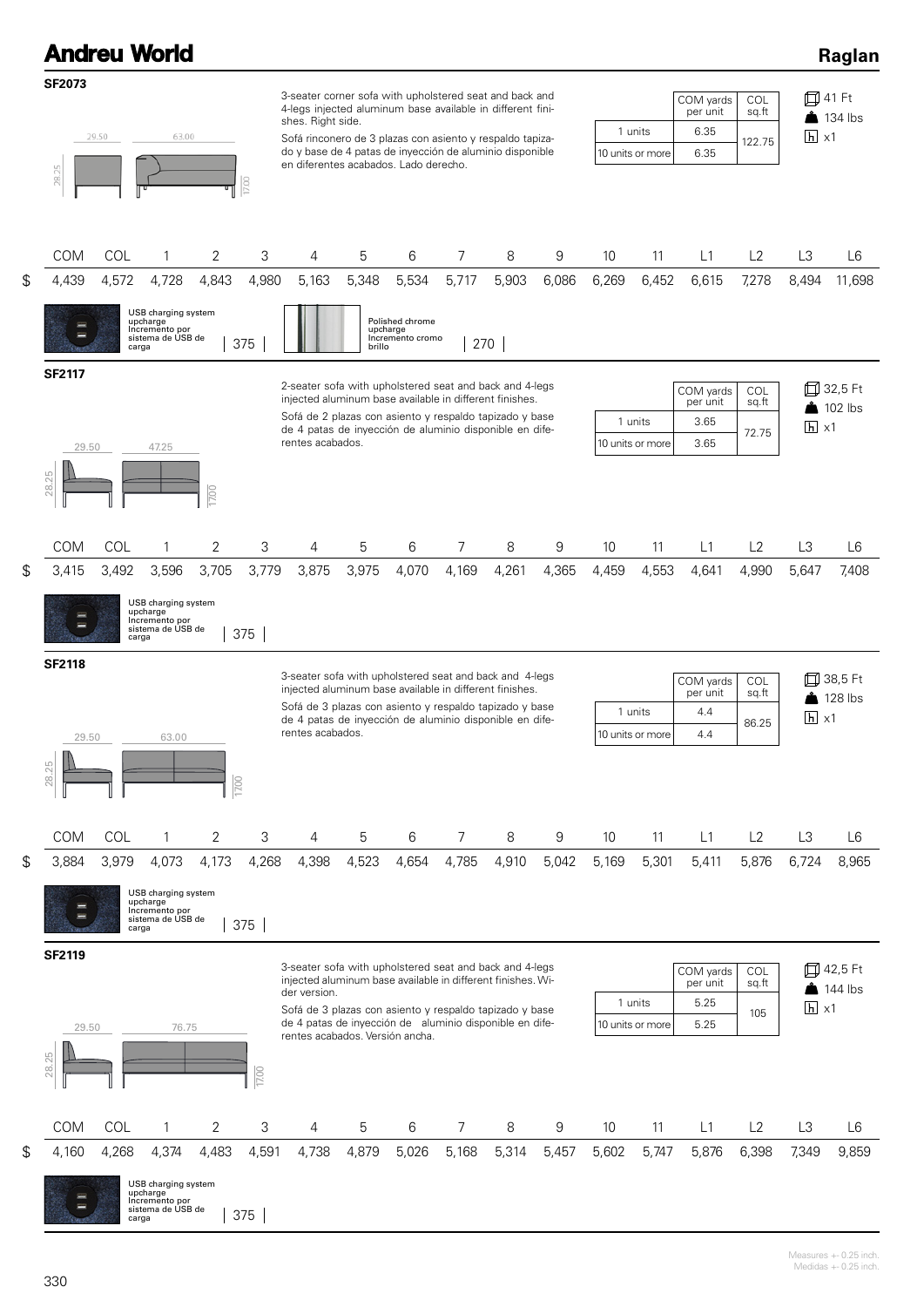|                        |       | <b>Andreu World</b>                                                    |       |       |                                                                                                                                                                                                                                                                                                  |       |       |       |       |       |                 |                             |                                       |                      |                   | Raglan                             |
|------------------------|-------|------------------------------------------------------------------------|-------|-------|--------------------------------------------------------------------------------------------------------------------------------------------------------------------------------------------------------------------------------------------------------------------------------------------------|-------|-------|-------|-------|-------|-----------------|-----------------------------|---------------------------------------|----------------------|-------------------|------------------------------------|
| <b>SF2120</b><br>29.50 |       | 63.00                                                                  |       |       | 2-seater sofa with upholstered seat and backrest and<br>4-legs injected aluminum base available in different fini-<br>shes. Left side.<br>Sofá de 2 plazas con asiento y respaldo tapizado y base<br>de 4 patas de inyección de aluminio disponible en dife-<br>rentes acabados. Lado izquierdo. |       |       |       |       |       |                 | 1 units<br>10 units or more | COM yards<br>per unit<br>3.85<br>3.85 | COL<br>sq.ft<br>75.5 | $h \times 1$      | 口 34,75 Ft<br>$\triangle$ 128 lbs  |
| 28.25                  |       |                                                                        |       | 17.00 |                                                                                                                                                                                                                                                                                                  |       |       |       |       |       |                 |                             |                                       |                      |                   |                                    |
| COM                    | COL   | 1                                                                      | 2     | 3     | 4                                                                                                                                                                                                                                                                                                | 5     | 6     | 7     | 8     | 9     | 10              | 11                          | L1                                    | L2                   | L3                | L <sub>6</sub>                     |
| \$<br>4,122            | 4,204 | 4,396                                                                  | 4,480 | 4,453 | 4,560                                                                                                                                                                                                                                                                                            | 4,674 | 4,782 | 4,891 | 4,998 | 5,109 | 5,222           | 5,330                       | 5,427                                 | 5,824                | 6,545             | 8,457                              |
| ═                      | carga | USB charging system<br>upcharge<br>Incremento por<br>sistema de USB de |       | 375   |                                                                                                                                                                                                                                                                                                  |       |       |       |       |       |                 |                             |                                       |                      |                   |                                    |
| <b>SF2121</b>          |       |                                                                        |       |       | 2-seater sofa with upholstered seat and backrest and<br>4-legs injected aluminum base available in different fini-<br>shes. Right side.                                                                                                                                                          |       |       |       |       |       |                 |                             | COM yards<br>per unit                 | <b>COL</b><br>sq.ft  |                   | 口 34,75 Ft<br>$\triangle$ 128 lbs  |
| 29.50                  |       | 63.00                                                                  |       |       | Sofá de 2 plazas con asiento y respaldo tapizado y base<br>de 4 patas de inyección de aluminio disponible en dife-                                                                                                                                                                               |       |       |       |       |       |                 | 1 units<br>10 units or more | 3.85<br>3.85                          | 75.5                 | $\overline{h}$ x1 |                                    |
| 28.25                  |       |                                                                        |       | 17.00 | rentes acabados. Lado derecho.                                                                                                                                                                                                                                                                   |       |       |       |       |       |                 |                             |                                       |                      |                   |                                    |
| COM                    | COL   | 1                                                                      | 2     | 3     | 4                                                                                                                                                                                                                                                                                                | 5     | 6     | 7     | 8     | 9     | 10              | 11                          | L1                                    | L2                   | L3                | L6                                 |
| \$<br>4,122            | 4,204 | 4,396                                                                  | 4,480 | 4,453 | 4,560                                                                                                                                                                                                                                                                                            | 4,674 | 4,782 | 4,891 | 4,998 | 5,109 | 5,222           | 5,330                       | 5,427                                 | 5,824                | 6,545             | 8,457                              |
|                        | carga | USB charging system<br>upcharge<br>Incremento por<br>sistema de USB de |       | 375   |                                                                                                                                                                                                                                                                                                  |       |       |       |       |       |                 |                             |                                       |                      |                   |                                    |
| <b>SF2122</b>          |       |                                                                        |       |       | 3-seater sofa with upholstered seat and backrest and<br>4-legs injected aluminum base available in different fini-                                                                                                                                                                               |       |       |       |       |       |                 |                             | COM yards<br>per unit                 | COL<br>sq.ft         |                   | 口 42,5 Ft                          |
|                        |       |                                                                        |       |       | shes. Left side.<br>Sofá de 3 plazas con asiento y respaldo tapizado y base                                                                                                                                                                                                                      |       |       |       |       |       |                 | 1 units                     | 4.95                                  | 97                   | $\overline{h}$ x1 | $\frac{1}{2}$ 144 lbs              |
| 29.50<br>28.25         |       | 76.75                                                                  |       | 17.00 | de 4 patas de inyección de aluminio disponible en dife-<br>rentes acabados. Lado izquierdo.                                                                                                                                                                                                      |       |       |       |       |       |                 | 10 units or more            | 4.95                                  |                      |                   |                                    |
| COM                    | COL   | 1                                                                      | 2     | 3     | 4                                                                                                                                                                                                                                                                                                | 5     | 6     | 7     | 8     | 9     | 10              | 11                          | L1                                    | L2                   | L3                | L6                                 |
| \$<br>4,516            | 4,616 | 4,718                                                                  | 4,824 | 4,927 | 5,063                                                                                                                                                                                                                                                                                            | 5,198 | 5,334 | 5,474 | 5,610 | 5,747 | 5,884           | 6,021                       | 6,146                                 | 6,635                | 7,538             | 9,923                              |
| I                      | carga | USB charging system<br>upcharge<br>Incremento por<br>sistema de USB de |       | 375   |                                                                                                                                                                                                                                                                                                  |       |       |       |       |       |                 |                             |                                       |                      |                   |                                    |
| SF2123                 |       |                                                                        |       |       | 3-seater sofa with upholstered seat and backrest and<br>4-legs injected aluminum base available in different fini-<br>shes. Right side.                                                                                                                                                          |       |       |       |       |       |                 | 1 units                     | COM yards<br>per unit<br>4.95         | COL<br>sq.ft         | $\overline{h}$ x1 | 口 42,5 Ft<br>$\frac{3}{2}$ 144 lbs |
| 29.50<br>28.25         |       | 76.75                                                                  |       | 17.00 | Sofá de 3 plazas con asiento y respaldo tapizado y base<br>de 4 patas de inyección de aluminio disponible en dife-<br>rentes acabados. Lado derecho.                                                                                                                                             |       |       |       |       |       |                 | 10 units or more            | 4.95                                  | 97                   |                   |                                    |
| COM                    | COL   | 1                                                                      | 2     | 3     | 4                                                                                                                                                                                                                                                                                                | 5     | 6     | 7     | 8     | 9     | 10 <sup>°</sup> | 11                          | L1                                    | L2                   | L3                | L6                                 |
| \$<br>4,516            | 4,616 | 4,718                                                                  | 4,824 | 4,927 | 5,063                                                                                                                                                                                                                                                                                            | 5,198 | 5,334 | 5,474 | 5,610 | 5,747 | 5,884           | 6,021                       | 6,146                                 | 6,635                | 7,538             | 9,923                              |
|                        | carga | USB charging system<br>upcharge<br>Incremento por<br>sistema de USB de |       | 375   |                                                                                                                                                                                                                                                                                                  |       |       |       |       |       |                 |                             |                                       |                      |                   |                                    |

Measures +- 0.25 inch. Medidas +- 0.25 inch.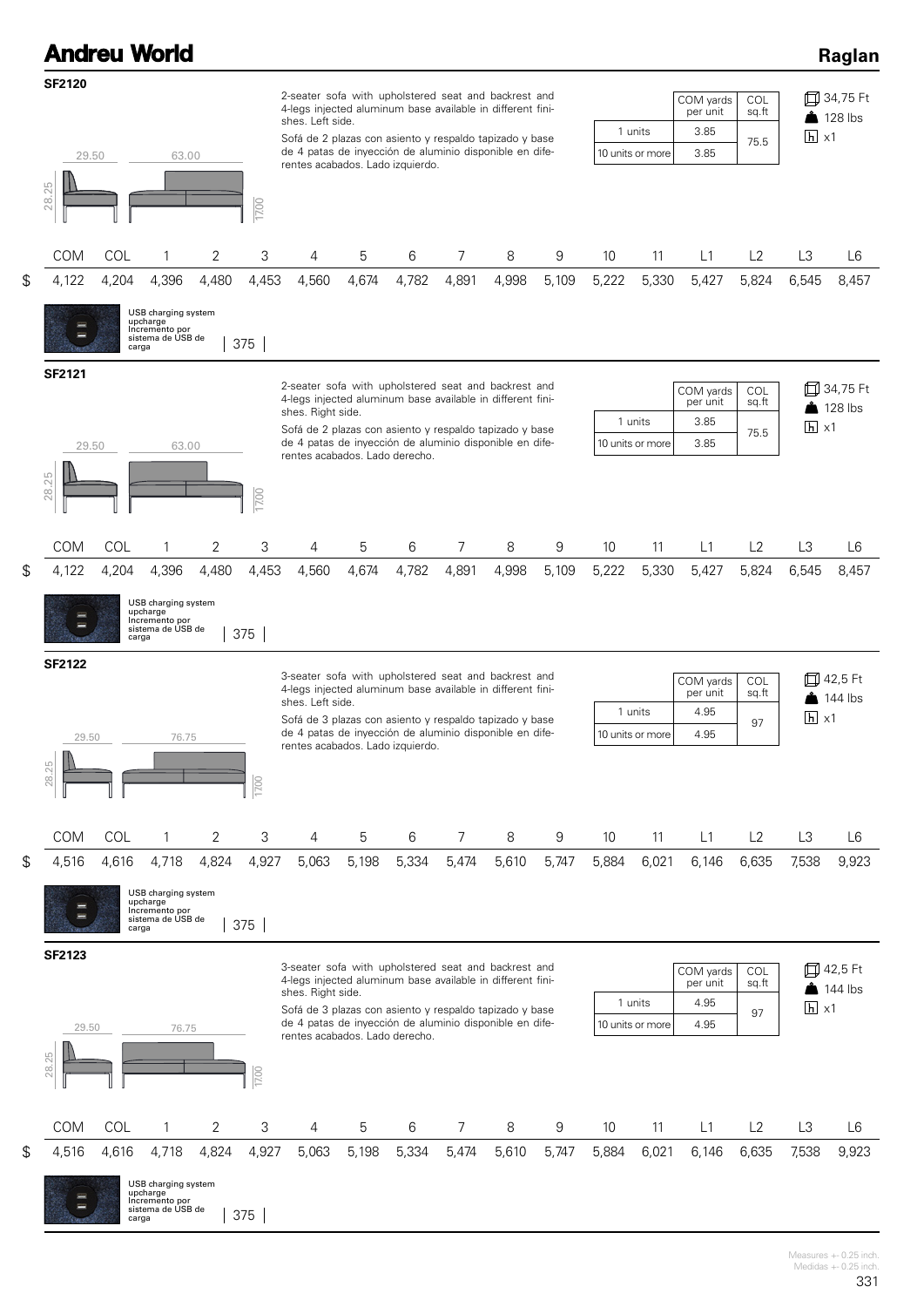|               | <b>Andreu World</b> |                                                                                 |                    |       |                                                                                                                                                                                                                                                                                                                 |       |       |                |       |       |       |                             |                                     |                       |                   | Raglan                            |
|---------------|---------------------|---------------------------------------------------------------------------------|--------------------|-------|-----------------------------------------------------------------------------------------------------------------------------------------------------------------------------------------------------------------------------------------------------------------------------------------------------------------|-------|-------|----------------|-------|-------|-------|-----------------------------|-------------------------------------|-----------------------|-------------------|-----------------------------------|
| <b>SF2124</b> | 29.50               | 63.00                                                                           |                    |       | 2-seater corner sofa with upholstered seat and backrest<br>and 4-legs injected aluminum base available in different<br>finishes. Left side.<br>Sofá rinconero de 2 plazas con asiento y respaldo tapiza-<br>do y base de 4 patas de inyección de aluminio disponible<br>en diferentes acabados. Lado izquierdo. |       |       |                |       |       |       | 1 units<br>10 units or more | COM yards<br>per unit<br>4.7<br>4.7 | COL<br>sq.ft<br>94.25 | $\overline{h}$ x1 | 口 34,75 Ft<br>$\triangle$ 128 lbs |
| 28.25         |                     |                                                                                 | $\overline{17.00}$ |       |                                                                                                                                                                                                                                                                                                                 |       |       |                |       |       |       |                             |                                     |                       |                   |                                   |
| <b>COM</b>    | COL                 | 1                                                                               | 2                  | 3     | 4                                                                                                                                                                                                                                                                                                               | 5     | 6     | 7              | 8     | 9     | 10    | 11                          | L1                                  | L2                    | L3                | L <sub>6</sub>                    |
| 4,201<br>\$   | 4,301               | 4,402                                                                           | 4,504              | 4,603 | 4,738                                                                                                                                                                                                                                                                                                           | 4,871 | 5,010 | 5,143          | 5,277 | 5,411 | 5,547 | 5,681                       | 5,798                               | 6,289                 | 7,176             | 9,517                             |
|               |                     | USB charging system<br>upcharge<br>Incremento por<br>sistema de USB de<br>carga |                    | 375   |                                                                                                                                                                                                                                                                                                                 |       |       |                |       |       |       |                             |                                     |                       |                   |                                   |
| <b>SF2125</b> |                     |                                                                                 |                    |       | 2-seater corner sofa with upholstered seat and backrest<br>and 4-legs injected aluminum base available in different                                                                                                                                                                                             |       |       |                |       |       |       |                             | COM yards                           | COL                   | ₶                 | 34,75 Ft                          |
|               |                     |                                                                                 |                    |       | finishes. Right side.                                                                                                                                                                                                                                                                                           |       |       |                |       |       |       | 1 units                     | per unit<br>4.7                     | sq.ft                 | $\overline{h}$ x1 | $\big\}$ 128 lbs                  |
|               | 29.50               | 63.00                                                                           |                    |       | Sofá rinconero de 2 plazas con asiento y respaldo tapiza-<br>do y base de 4 patas de inyección de aluminio disponible<br>en diferentes acabados. Lado derecho.                                                                                                                                                  |       |       |                |       |       |       | 10 units or more            | 4.7                                 | 94.25                 |                   |                                   |
| 28.25         |                     |                                                                                 | $\frac{000}{100}$  |       |                                                                                                                                                                                                                                                                                                                 |       |       |                |       |       |       |                             |                                     |                       |                   |                                   |
| COM           | COL                 | 1                                                                               | 2                  | 3     | 4                                                                                                                                                                                                                                                                                                               | 5     | 6     | 7              | 8     | 9     | 10    | 11                          | L1                                  | L2                    | L3                | L <sub>6</sub>                    |
| \$<br>4,201   | 4,301               | 4,402                                                                           | 4,504              | 4,603 | 4,738                                                                                                                                                                                                                                                                                                           | 4,871 | 5,010 | 5,143          | 5,277 | 5,411 | 5,547 | 5,681                       | 5,798                               | 6,289                 | 7,176             | 9,517                             |
|               |                     | USB charging system<br>upcharge<br>Incremento por<br>sistema de USB de<br>carga |                    | 375   |                                                                                                                                                                                                                                                                                                                 |       |       |                |       |       |       |                             |                                     |                       |                   |                                   |
| <b>SF2126</b> |                     |                                                                                 |                    |       | 3-seater corner sofa with upholstered seat and backrest                                                                                                                                                                                                                                                         |       |       |                |       |       |       |                             | COM yards                           | COL                   |                   | 42,5 Ft                           |
|               |                     |                                                                                 |                    |       | and 4 aluminum injected legs base available in different<br>finishes. Left side                                                                                                                                                                                                                                 |       |       |                |       |       |       | 1 units                     | per unit<br>5.5                     | sq.ft                 | $\overline{h}$ x1 | $144$ lbs                         |
|               | 29.50               | 76.75                                                                           |                    |       | Sofá rinconero de 3 plazas con asiento y respaldo tapiza-<br>do y base de 4 patas de inyección de aluminio disponible<br>en diferentes acabados. Lado izquierdo.                                                                                                                                                |       |       |                |       |       |       | 10 units or more            | 5.5                                 | 107.75                |                   |                                   |
| 28.25         |                     |                                                                                 |                    | 1700  |                                                                                                                                                                                                                                                                                                                 |       |       |                |       |       |       |                             |                                     |                       |                   |                                   |
| COM           | COL                 | 1                                                                               | 2                  | 3     | 4                                                                                                                                                                                                                                                                                                               | 5     | 6     | 7              | 8     | 9     | 10    | 11                          | L1                                  | L2                    | L3                | L <sub>6</sub>                    |
| 4,528<br>\$   | 4,641               | 4,752                                                                           | 4,870              | 4,980 | 5,134                                                                                                                                                                                                                                                                                                           | 5,285 | 5,436 | 5,590          | 5,743 | 5,891 | 6,045 | 6,195                       | 6,331                               | 6,875                 | 7,873             | 10,510                            |
|               |                     | USB charging system<br>upcharge<br>Incremento por<br>sistema de USB de<br>carga |                    | 375   |                                                                                                                                                                                                                                                                                                                 |       |       |                |       |       |       |                             |                                     |                       |                   |                                   |
| <b>SF2127</b> |                     |                                                                                 |                    |       | 3-seater corner sofa with upholstered seat and backrest<br>and 4-legs injected aluminum base available in different<br>finishes. Right side                                                                                                                                                                     |       |       |                |       |       |       |                             | COM yards<br>per unit               | COL<br>sq.ft          |                   | 口 42,5 Ft<br>144 lbs              |
|               |                     |                                                                                 |                    |       | Sofá rinconero de 3 plazas con asiento y respaldo tapiza-<br>do y base de 4 patas de inyección de aluminio disponible                                                                                                                                                                                           |       |       |                |       |       |       | 1 units<br>10 units or more | 5.5<br>5.5                          | 107.75                | $\overline{h}$ x1 |                                   |
| 28.25         | 29.50               | 76.75                                                                           |                    | 1700  | en diferentes acabados. Lado derecho.                                                                                                                                                                                                                                                                           |       |       |                |       |       |       |                             |                                     |                       |                   |                                   |
| COM           | COL                 | 1                                                                               | 2                  | 3     | 4                                                                                                                                                                                                                                                                                                               | 5     | 6     | $\overline{7}$ | 8     | 9     | 10    | 11                          | L1                                  | L2                    | L3                | L6                                |
| \$<br>4,528   | 4,641               | 4,752                                                                           | 4,870              | 4,980 | 5,134                                                                                                                                                                                                                                                                                                           | 5,285 | 5,436 | 5,590          | 5,743 | 5,891 | 6,045 | 6,195                       | 6,331                               | 6,875                 | 7,873             | 10,510                            |
|               |                     | USB charging system<br>upcharge<br>Incremento por<br>sistema de USB de<br>carga |                    | 375   |                                                                                                                                                                                                                                                                                                                 |       |       |                |       |       |       |                             |                                     |                       |                   |                                   |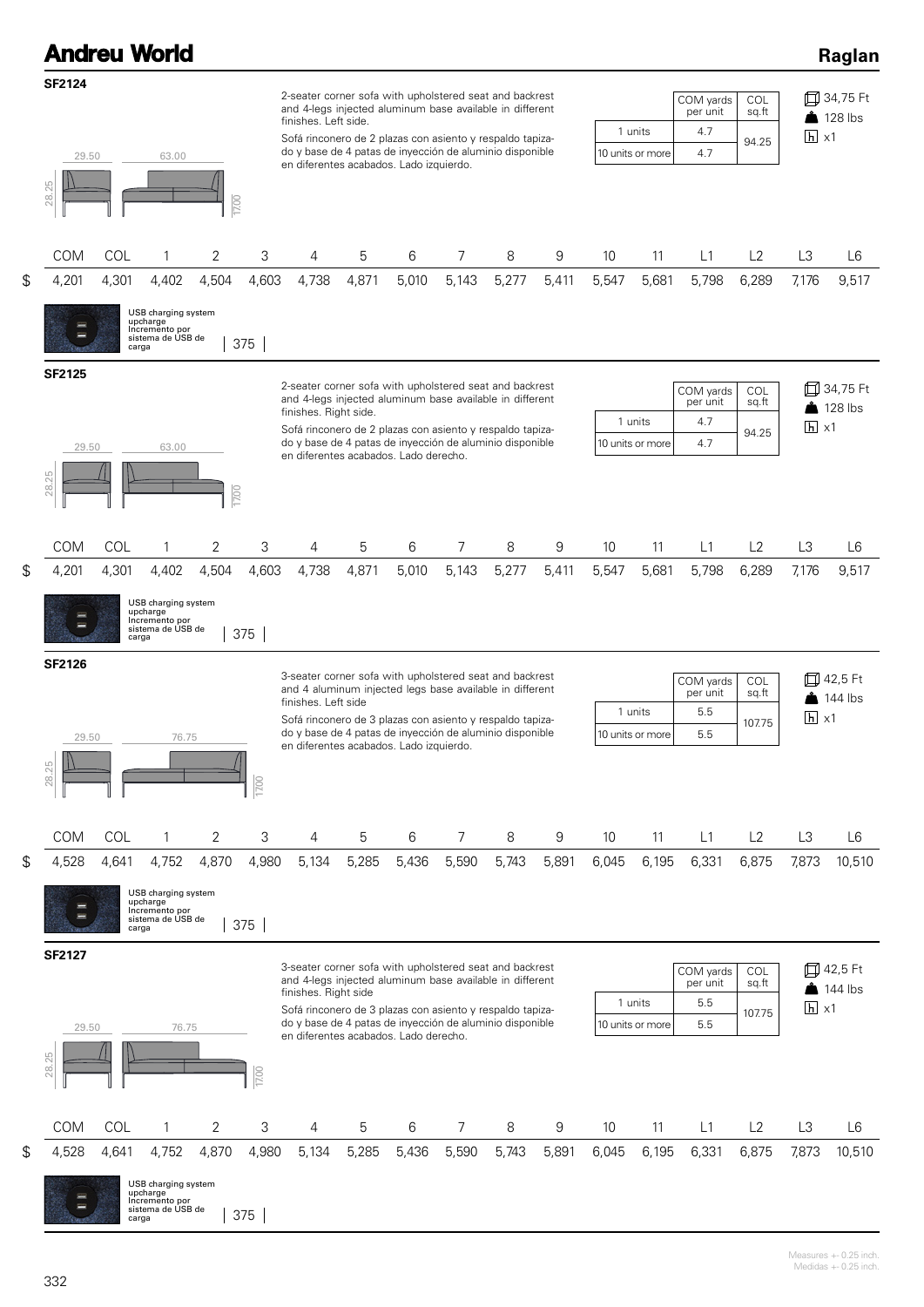|                                 |                | <b>Andreu World</b>                                                             |                |              |                                                                                                                                                                                                                                                                                                                                |            |            |            |            |            |             |                             |                                       |                       |                         | Raglan                             |
|---------------------------------|----------------|---------------------------------------------------------------------------------|----------------|--------------|--------------------------------------------------------------------------------------------------------------------------------------------------------------------------------------------------------------------------------------------------------------------------------------------------------------------------------|------------|------------|------------|------------|------------|-------------|-----------------------------|---------------------------------------|-----------------------|-------------------------|------------------------------------|
| <b>SF2128</b><br>29.50<br>28.25 |                | 76.75                                                                           |                |              | 3-seater corner sofa with upholstered seat and backrest<br>and 4 aluminum injected legs base available in different<br>finishes. Left side<br>Sofá rinconero de 3 plazas con asiento y respaldo tapiza-<br>do y base de 4 patas de inyección de aluminio disponible<br>en diferentes acabados. Lado izquierdo.                 |            |            |            |            |            |             | 1 units<br>10 units or more | COM yards<br>per unit<br>6.05<br>6.05 | COL<br>sq.ft<br>118.5 | $\overline{h}$ x1       | 口 42,5 Ft<br>$\overline{144}$ lbs  |
|                                 |                |                                                                                 |                | 1700         |                                                                                                                                                                                                                                                                                                                                |            |            |            |            |            |             |                             |                                       |                       |                         |                                    |
| COM                             | COL            | 1                                                                               | 2              | 3            | 4                                                                                                                                                                                                                                                                                                                              | 5          | 6          | 7          | 8          | 9          | 10          | 11                          | L1                                    | L2                    | L3                      | L6                                 |
| \$<br>4,614<br>l                | 4,727<br>carga | 4,842<br>USB charging system<br>upcharge<br>Incremento por<br>sistema de USB de | 4,954          | 5,071<br>375 | 5,224                                                                                                                                                                                                                                                                                                                          | 5,378      | 5,526      | 5,679      | 5,829      | 5,985      | 6,135       | 6,291                       | 6,424                                 | 6,974                 | 7,977                   | 10,665                             |
| <b>SF2129</b><br>29.50          |                | 76.75                                                                           |                |              | 3-seater corner sofa with upholstered seat and backrest<br>and 4-legs injected aluminum base available in different<br>finishes. Right side<br>Sofá rinconero de 3 plazas con asiento y respaldo tapiza-<br>do y base de 4 patas de inyección de aluminio disponible<br>en diferentes acabados. Lado derecho.                  |            |            |            |            |            |             | 1 units<br>10 units or more | COM yards<br>per unit<br>6.05<br>6.05 | COL<br>sq.ft<br>118.5 | $\overline{h}$ x1       | 口 42,5 Ft<br>$\triangle$ 144 lbs   |
| 28.25                           |                |                                                                                 |                | 17.00        |                                                                                                                                                                                                                                                                                                                                |            |            |            |            |            |             |                             |                                       |                       |                         |                                    |
| \$<br><b>COM</b><br>4,614       | COL<br>4,727   | 1<br>4,842                                                                      | 2<br>4,954     | 3<br>5,071   | 4<br>5,224                                                                                                                                                                                                                                                                                                                     | 5<br>5,378 | 6<br>5,526 | 7<br>5,679 | 8<br>5,829 | 9<br>5,985 | 10<br>6,135 | 11<br>6,291                 | L1<br>6,424                           | L2<br>6,974           | L <sub>3</sub><br>7,977 | L6<br>10,665                       |
| <b>SF2134</b>                   | carga          | USB charging system<br>upcharge<br>Incremento por<br>sistema de USB de          |                | 375          | Corner sofa with chaise lounge with upholstered seat and<br>backrest and 4 legs aluminum injected base available in<br>different finishes. Left side.                                                                                                                                                                          |            |            |            |            |            |             |                             | COM yards<br>per unit                 | COL<br>sq.ft          |                         | 口 32,5 Ft<br>$122$ lbs             |
| 29.50<br>28.25                  |                | 59.00                                                                           | 17.00          |              | Sofá rinconero con chaise lounge con asiento y respaldo<br>tapizado y base de 4 patas de inyección de aluminio dis-<br>ponible en diferentes acabados. Lado izquierdo                                                                                                                                                          |            |            |            |            |            |             | 1 units<br>10 units or more | 4.25<br>4.25                          | 83.5                  | $\overline{h}$ x1       |                                    |
| COM                             | COL            | 1                                                                               | 2              | 3            | 4                                                                                                                                                                                                                                                                                                                              | 5          | 6          | 7          | 8          | 9          | 10          | 11                          | L1                                    | L2                    | L <sub>3</sub>          | L6                                 |
| \$<br>4,215<br>Ξ                | 4,301<br>carga | 4,423<br>USB charging system<br>upcharge<br>Incremento por<br>sistema de USB de | 4,483          | 4,575<br>375 | 4,693                                                                                                                                                                                                                                                                                                                          | 4,819      | 4,935      | 5,059      | 5,176      | 5,299      | 5,424       | 5,540                       | 5,649                                 | 6,082                 | 6,877                   | 8,980                              |
| SF2135<br>29.50<br>28.25        |                | 59.00                                                                           | 17.00          |              | Corner sofa with chaise lounge with upholstered seat and<br>backrest and 4 legs injected aluminum base available in<br>different finishes. Right side.<br>Sofá rinconero con chaise lounge con asiento y respaldo<br>tapizado y base de 4 patas de inyección de aluminio dis-<br>ponible en diferentes acabados. Lado derecho. |            |            |            |            |            |             | 1 units<br>10 units or more | COM yards<br>per unit<br>4.25<br>4.25 | COL<br>sq.ft<br>83.5  | $\overline{h}$ x1       | 口 32,5 Ft<br>$\frac{3}{2}$ 122 lbs |
| COM                             | COL            | 1                                                                               | $\overline{2}$ | 3            | 4                                                                                                                                                                                                                                                                                                                              | 5          | 6          | 7          | 8          | 9          | 10          | 11                          | L1                                    | L2                    | L <sub>3</sub>          | L6                                 |
| \$<br>4,301                     | 4,423<br>carga | 4,483<br>USB charging system<br>upcharge<br>Incremento por<br>sistema de USB de | 4,575          | 4,693<br>375 | 4,819                                                                                                                                                                                                                                                                                                                          | 4,935      | 5,059      | 5,176      | 5,299      | 5,424      | 5,540       | 5,649                       | 6,082                                 | 6,877                 | 8,980                   | 8,980                              |

Measures +- 0.25 inch. Medidas +- 0.25 inch.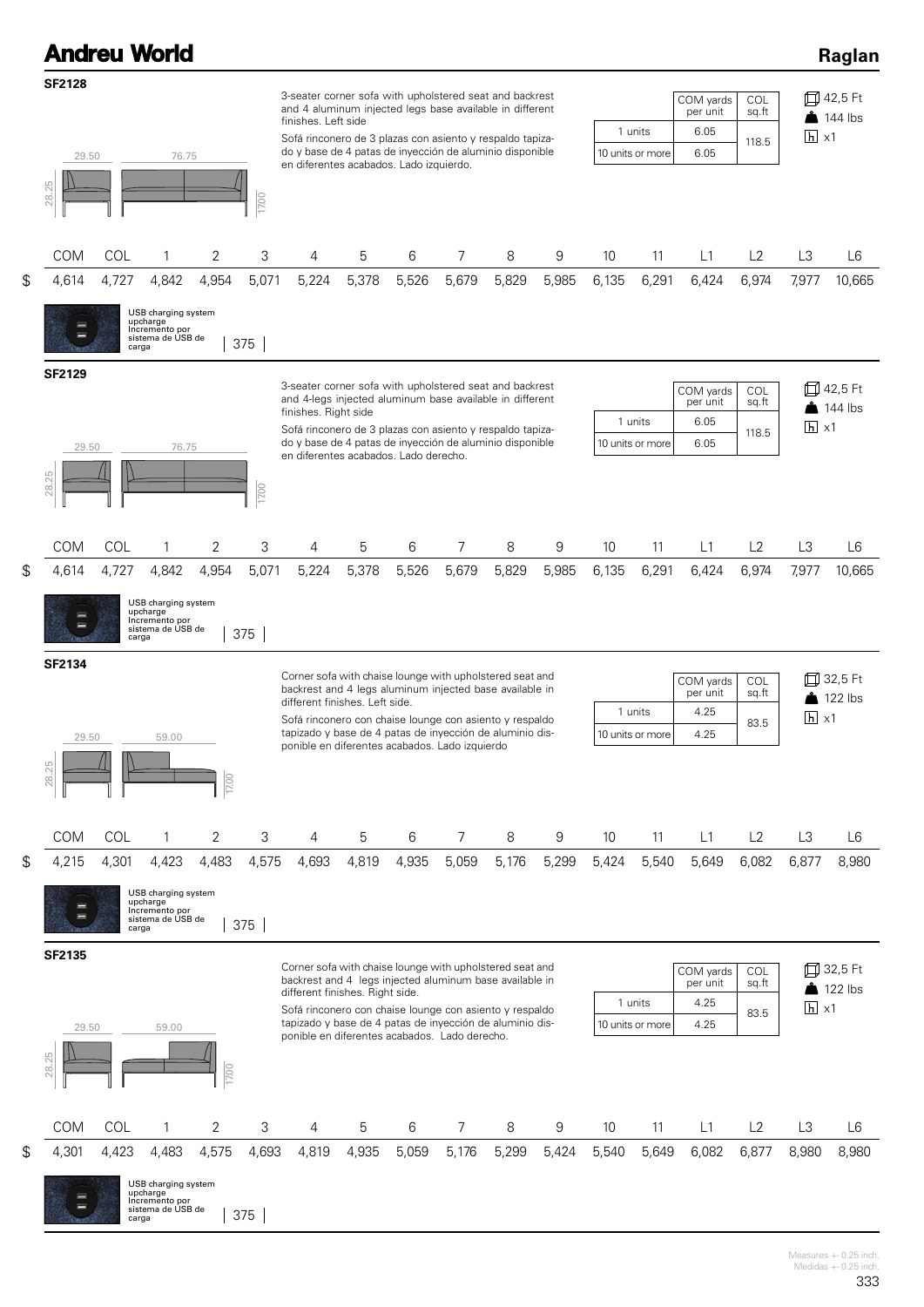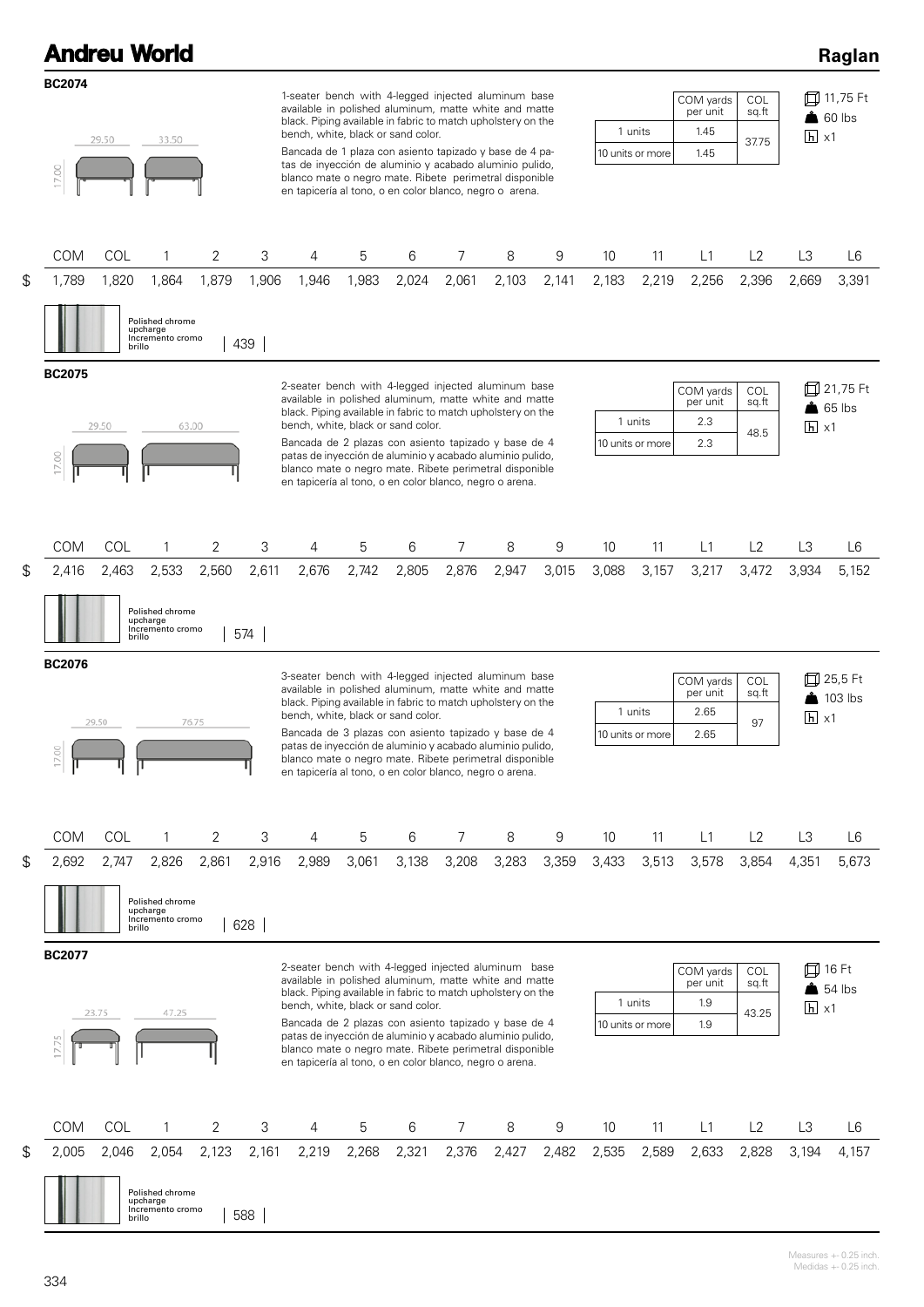#### **Andreu World Raglan BC2078** 3-seater bench with 4-legged injected aluminum base 23,5 Ft COM yards COL available in polished aluminum, matte white and matte per unit sq.ft  $21$  lbs black. Piping available in fabric to match upholstery on the 2.45 1 units bench, white, black or sand color.  $h \times 1$ 71.00 23.75 86.25 Bancada de 3 plazas con asiento tapizado y base de 4 2.45 10 units or more patas de inyección de aluminio y acabado aluminio pulido, blanco mate o negro mate. Ribete perimetral disponible en tapicería al tono, o en color blanco, negro o arena. COM COL 1 2 3 4 5 6 7 8 9 10 11 L1 L2 L3 L6 \$ 2,396 2,447 2,454 2,551 2,602 2,671 2,738 2,806 2,875 2,942 3,008 3,081 3,148 3,208 3,454 3,902 5,113 Polished chrome upcharge Incremento cromo Incremento cromo | 681 | **Glides. Tacos.** The indicated price is for glides placed on **Use/Uso Reference/Referencia Material/Material Price/Precio** chairs. To order loose parts, please ask to our Sales Department. Hard floors. Standard. **TS0419 Conserver Conserver Conserver Conserver Conserver Conserver Conserver Conserver Conserver Conserver Conserver Conserver Conserver Conserver Conserver Conserver Conserver Conserver Conserver Conserver Conserver Co** El precio indicado en Plástico (PE). Suelos duros. Estándar. Tarifa es para tacos colocados en las sillas. Para pedidos de tacos sueltos de repuesto, consultar

Plástico (PE) con fieltro.

Plástico (POM).

**TS0420** 9 \$

**TS0421 Constitution of the Constitution of the Plastic (POM).** Of the Constitution of the Constitution of the Constitution of the Constitution of the Constitution of the Constitution of the Constitution of the Constitut

Wooden and delicated floors. Suelos de madera y delicados.

Mats/carpet floors. Suelos de moqueta/ alfombra.

con el Departamento Comercial.

Set of 4 glides. Juego de 4 tacos.

Standard. Estándar.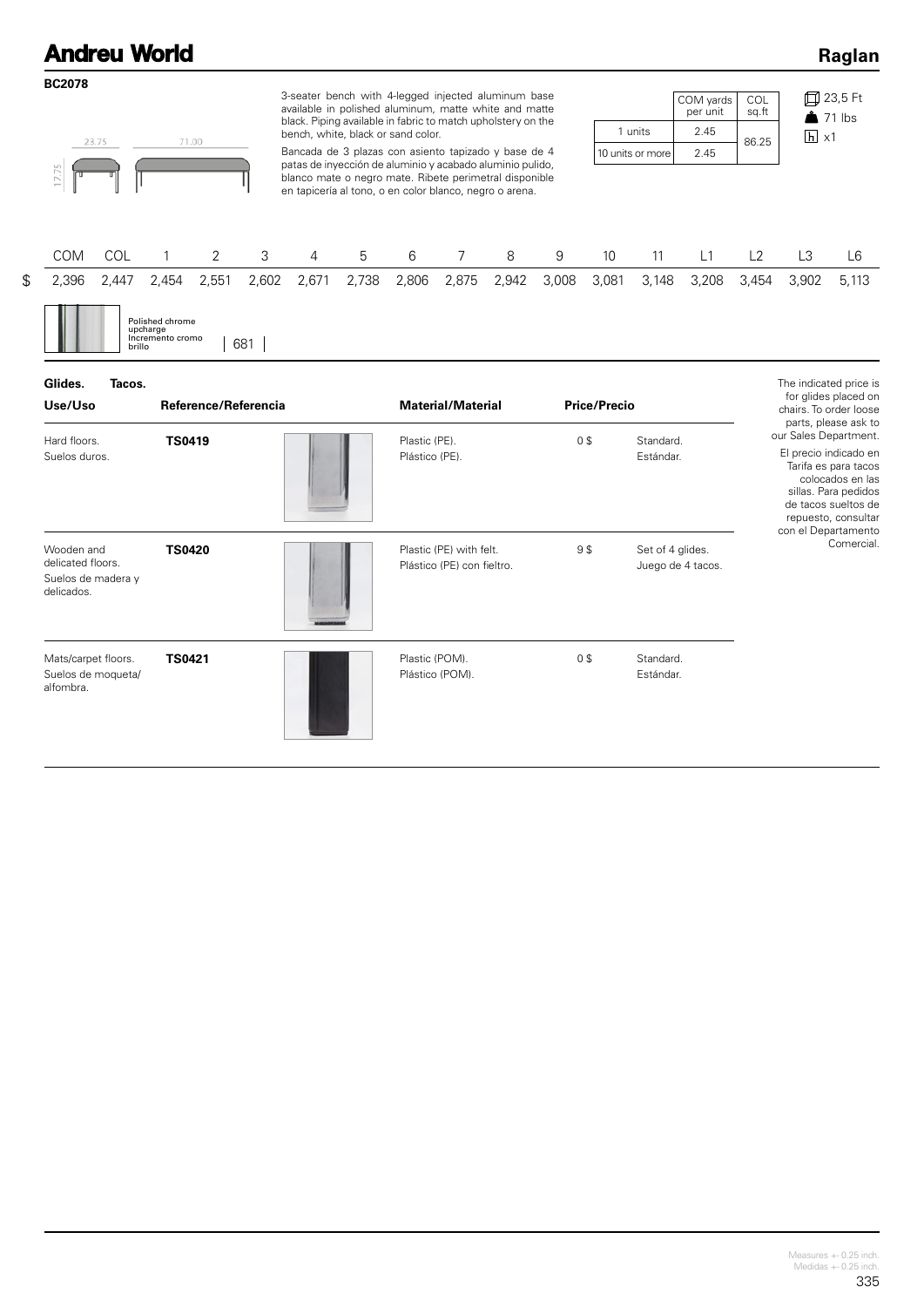|                                               | Set 1 / Conjunto 1<br>2 Modules 2 Módulos<br>SF2070 + SF2071 |       |              |                |            |                |             |         |                |         | 1 units<br>10 units or more |      | COM yards<br>per unit<br>11<br>11     | COL<br>sq.ft<br>211                                                                       |    |        |               |
|-----------------------------------------------|--------------------------------------------------------------|-------|--------------|----------------|------------|----------------|-------------|---------|----------------|---------|-----------------------------|------|---------------------------------------|-------------------------------------------------------------------------------------------|----|--------|---------------|
|                                               |                                                              |       |              |                |            |                |             |         |                |         |                             |      |                                       |                                                                                           |    |        |               |
|                                               |                                                              |       |              |                |            |                |             |         |                |         |                             |      |                                       |                                                                                           |    |        |               |
|                                               | COM                                                          | COL   | $\mathbf{1}$ | $\overline{2}$ | 3          | 4              | 5           | $\,6\,$ | $\overline{7}$ | 8       | 9                           | $10$ | 11                                    | L1                                                                                        | L2 | L3     | L6            |
| $\, \, \raisebox{12pt}{$\scriptstyle \circ$}$ | 7,608                                                        | 7,844 | 8,070        | 8,314          | 8,544      | 8,862          | 9,168       | 9,482   | 9,800          |         |                             |      |                                       | 10,112 10,422 10,734 11,048 11,326 12,450 14,514 19,950                                   |    |        |               |
|                                               | Set 2 / Conjunto 2<br>2 Modules 2 Módulos<br>SF2073 + SF2072 |       |              |                |            |                |             |         |                |         | 1 units<br>10 units or more |      | COM yards<br>per unit<br>12.7<br>12.7 | COL<br>sq.ft<br>245.5                                                                     |    |        |               |
| ${\mathbb S}$                                 | COM COL<br>8,878                                             | 9,144 | 1<br>9,438   | 2<br>9,686     | 3<br>9,960 | 4              | b           | 6       | $\prime$       | ୪       | 9                           | 10   | 11                                    | L1<br>10,326 10,696 11,068 11,434 11,806 12,172 12,538 12,904 13,230 14,556 16,988 23,396 | L2 | L3     | L6            |
|                                               | Set 3 / Conjunto 3<br>2 Modules 2 Módulos<br>SF2073 + SF2067 |       |              |                |            |                |             |         |                |         | 1 units<br>10 units or more |      | COM yards<br>per unit<br>12.6<br>12.6 | COL<br>sq.ft<br>243.5                                                                     |    |        |               |
|                                               | COM                                                          | COL   | $\mathbf{1}$ | $\overline{2}$ | 3          | $\overline{4}$ | $\mathbf 5$ | $\,6$   | $\overline{7}$ | $\,8\,$ | $\boldsymbol{9}$            | $10$ | 11                                    | L1                                                                                        | L2 | L3     | $\mathsf{L}6$ |
| \$                                            | 9,323                                                        | 9,594 | 9,882        |                |            |                |             |         |                |         |                             |      |                                       | 10,137 10,412 10,777 11,144 11,510 11,876 12,245 12,611 12,975 13,341 13,664 14,983       |    | 17,397 | 23,769        |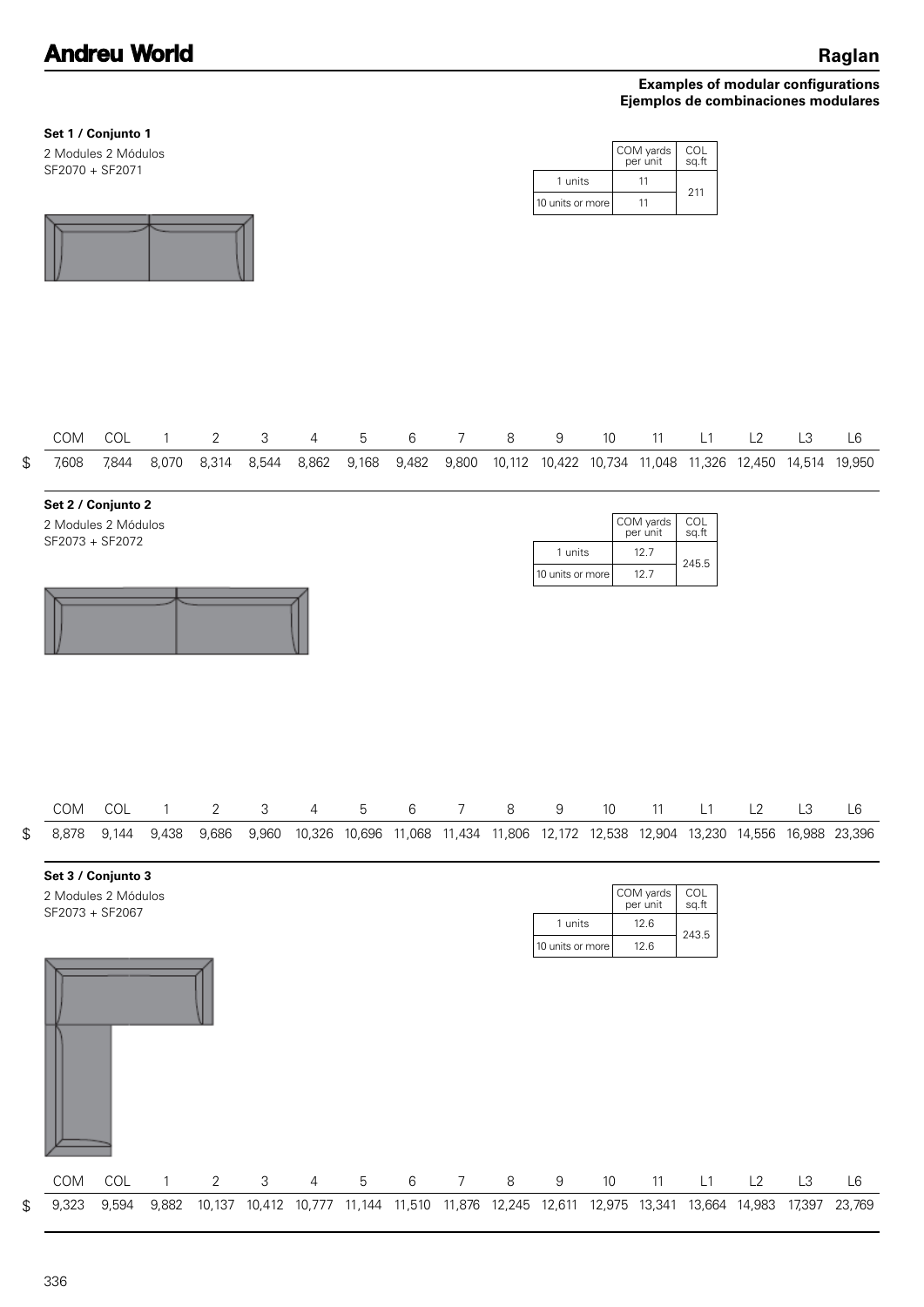

337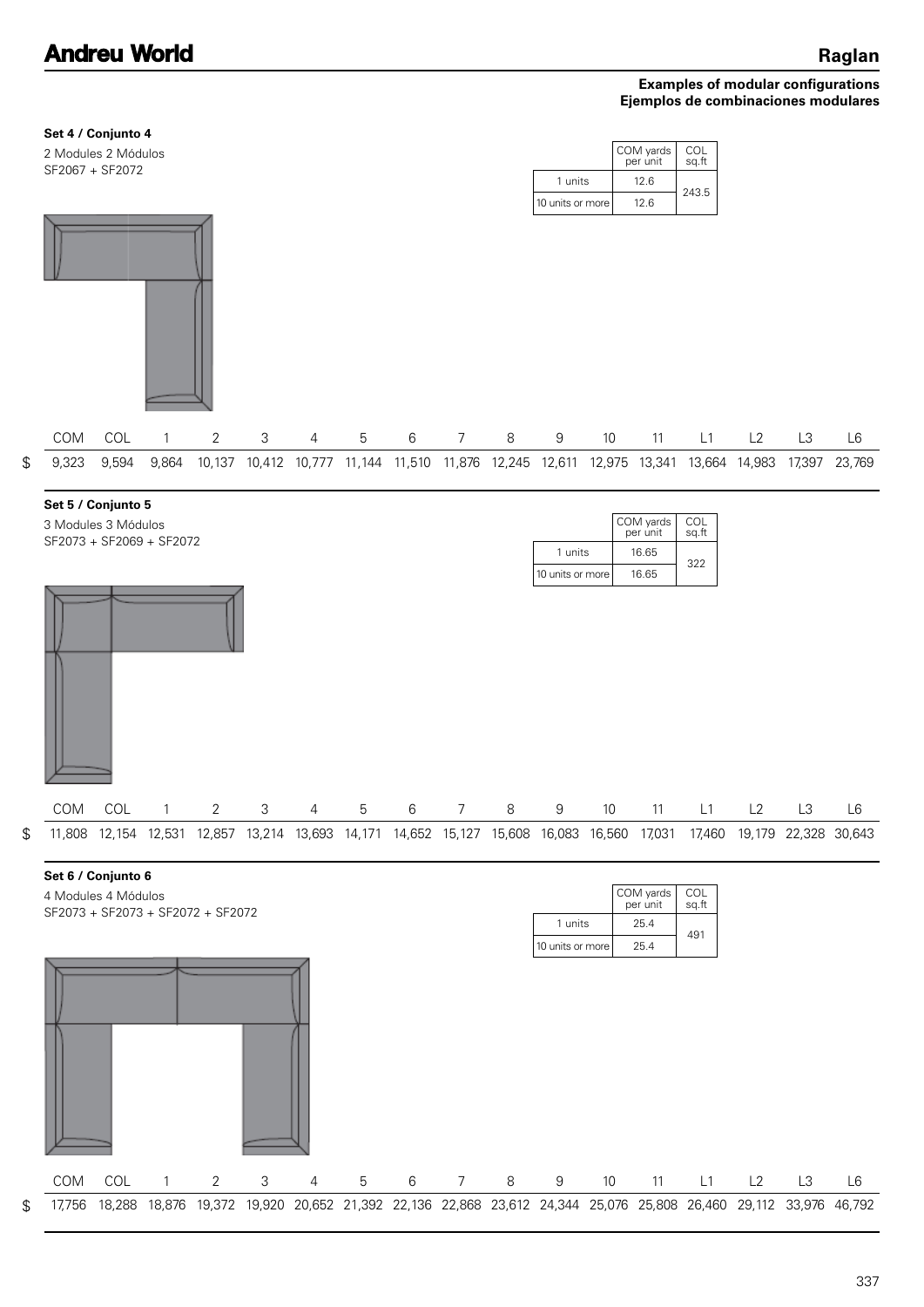151

COL sq.ft

| Set 7 / Conjunto 7                                       |                      |                       |              |
|----------------------------------------------------------|----------------------|-----------------------|--------------|
| 4 Modules 4 Módulos<br>SF2068 + SF2069 + SF2068 + SF2069 |                      | COM yards<br>per unit | COL<br>sa.ft |
|                                                          | units                | 15.8                  | 306          |
|                                                          | l 10 units or more l | 15.8                  |              |



|  |  |  |  | COM COL 1 2 3 4 5 6 7 8 9 10 11 L1 L2 L3 L6                                                                               |  |  |  |  |
|--|--|--|--|---------------------------------------------------------------------------------------------------------------------------|--|--|--|--|
|  |  |  |  | \$ 11,720 12,040 12,372 12,684 13,016 13,468 13,900 14,336 14,772 15,208 15,644 16,088 16,508 16,920 18,492 21,360 28,988 |  |  |  |  |

| Set 8 / Conjunto 8                     |                  |                       |
|----------------------------------------|------------------|-----------------------|
| 2 Modules 2 Módulos<br>SF2120 + SF2121 |                  | COM yards<br>per unit |
|                                        | units            | 7.7                   |
|                                        | 10 units or more | 7.7                   |



|  |  |  |  |  | COM COL 1 2 3 4 5 6 7 8 9 10 11 L1 L2 L3 L6                                                                     |  |  |  |
|--|--|--|--|--|-----------------------------------------------------------------------------------------------------------------|--|--|--|
|  |  |  |  |  | \$ 8.244 8.408 8.792 8.960 8.906 9.120 9.348 9.564 9.782 9.996 10.218 10.444 10.660 10.854 11.648 13.090 16.914 |  |  |  |

| Set 9 / Conjunto 9                     |                  |                       |              |
|----------------------------------------|------------------|-----------------------|--------------|
| 2 Modules 2 Módulos<br>SF2122 + SF2123 |                  | COM yards<br>per unit | COL<br>sq.ft |
|                                        | 1 units          | 9.9                   |              |
|                                        | 10 units or more | 9.9                   | 194          |

|  |  |  | COM COL 1 2 3 4 5 6 7 8 9 10 11 L1 L2 L3                                                                             |  |  |  |  |  |  |
|--|--|--|----------------------------------------------------------------------------------------------------------------------|--|--|--|--|--|--|
|  |  |  | \$ 9,032 9,232 9,436 9,648 9,854 10,126 10,396 10,668 10,948 11,220 11,494 11,768 12,042 12,292 13,270 15,076 19,846 |  |  |  |  |  |  |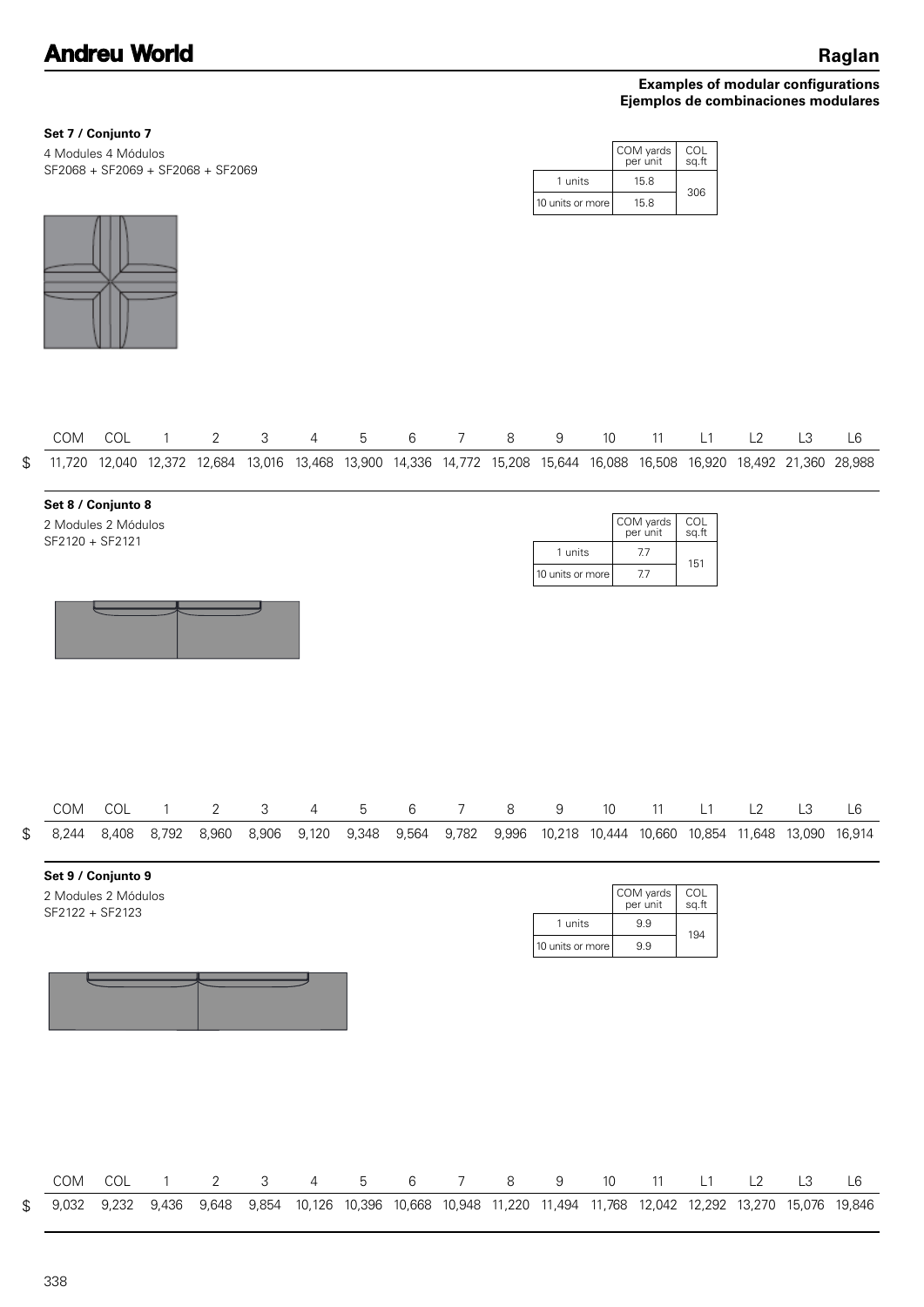|     |     |              |                                                                                                                                           |                                                                                                            |                |   |         |                |   |                  |                 |                                                                                           | COL<br>sq.ft                                                                     |    |    |                                                                                                                                                                                                                                                                                                                                                                            |
|-----|-----|--------------|-------------------------------------------------------------------------------------------------------------------------------------------|------------------------------------------------------------------------------------------------------------|----------------|---|---------|----------------|---|------------------|-----------------|-------------------------------------------------------------------------------------------|----------------------------------------------------------------------------------|----|----|----------------------------------------------------------------------------------------------------------------------------------------------------------------------------------------------------------------------------------------------------------------------------------------------------------------------------------------------------------------------------|
|     |     |              |                                                                                                                                           |                                                                                                            |                |   |         |                |   |                  |                 | 15.15                                                                                     | 299                                                                              |    |    |                                                                                                                                                                                                                                                                                                                                                                            |
|     |     |              |                                                                                                                                           |                                                                                                            |                |   |         |                |   |                  |                 |                                                                                           |                                                                                  |    |    |                                                                                                                                                                                                                                                                                                                                                                            |
| COM | COL |              | $\overline{2}$                                                                                                                            | 3                                                                                                          | $\overline{4}$ | 5 | $6\,$   | 7              | 8 | 9                | 10 <sup>°</sup> | 11                                                                                        | L1                                                                               | L2 | L3 | L <sub>6</sub>                                                                                                                                                                                                                                                                                                                                                             |
|     |     |              |                                                                                                                                           |                                                                                                            |                |   |         |                |   |                  |                 | 12.1<br>12.1                                                                              | COL<br>sq.ft<br>237.25                                                           |    |    |                                                                                                                                                                                                                                                                                                                                                                            |
|     |     |              |                                                                                                                                           |                                                                                                            |                |   |         |                |   |                  |                 |                                                                                           |                                                                                  |    |    |                                                                                                                                                                                                                                                                                                                                                                            |
| COM | COL | 1            | 2                                                                                                                                         | З                                                                                                          | 4              | 5 | 6       | 7              | 8 | 9                | 10              | 11                                                                                        | L1                                                                               | L2 | L3 | L6                                                                                                                                                                                                                                                                                                                                                                         |
|     |     |              |                                                                                                                                           |                                                                                                            |                |   |         |                |   |                  |                 | 17.35<br>17.35                                                                            | COL<br>sq.ft<br>342                                                              |    |    |                                                                                                                                                                                                                                                                                                                                                                            |
|     |     |              |                                                                                                                                           |                                                                                                            |                |   |         |                |   |                  |                 |                                                                                           |                                                                                  |    |    |                                                                                                                                                                                                                                                                                                                                                                            |
| COM | COL | $\mathbf{1}$ | $\overline{2}$                                                                                                                            | $\ensuremath{\mathsf{3}}$                                                                                  | 4              | 5 | $\,6\,$ | $\overline{7}$ | 8 | $\boldsymbol{9}$ | 10              | 11                                                                                        | L1                                                                               | L2 | L3 | L <sub>6</sub>                                                                                                                                                                                                                                                                                                                                                             |
|     |     |              | Set 10 / Conjunto 10<br>3 Modules 3 Módulos<br>Set 11 / Conjunto 11<br>3 Modules 3 Módulos<br>Set 12 / Conjunto 12<br>3 Modules 3 Módulos | SF2122 + SF2119 + SF2123<br>$1 \quad \blacksquare$<br>SF2120 + SF2118 + SF2121<br>SF2129 + SF2119 + SF2128 |                |   |         |                |   |                  |                 | 1 units<br>10 units or more<br>1 units<br>10 units or more<br>1 units<br>10 units or more | COM yards<br>per unit<br>15.15<br>COM yards<br>per unit<br>COM yards<br>per unit |    |    | 13,192 13,500 13,810 14,131 14,445 14,864 15,275 15,694 16,116 16,534 16,951 17,370 17,789 18,168 19,668 22,425 29,705<br>12,128 12,387 12,865 13,133 13,174 13,518 13,871 14,218 14,567 14,906 15,260 15,613 15,961 16,265 17,524 19,814 25,879<br>13,388 13,722 14,058 14,391 14,733 15,186 15,635 16,078 16,526 16,972 17,427 17,872 18,329 18,724 20,346 23,303 31,189 |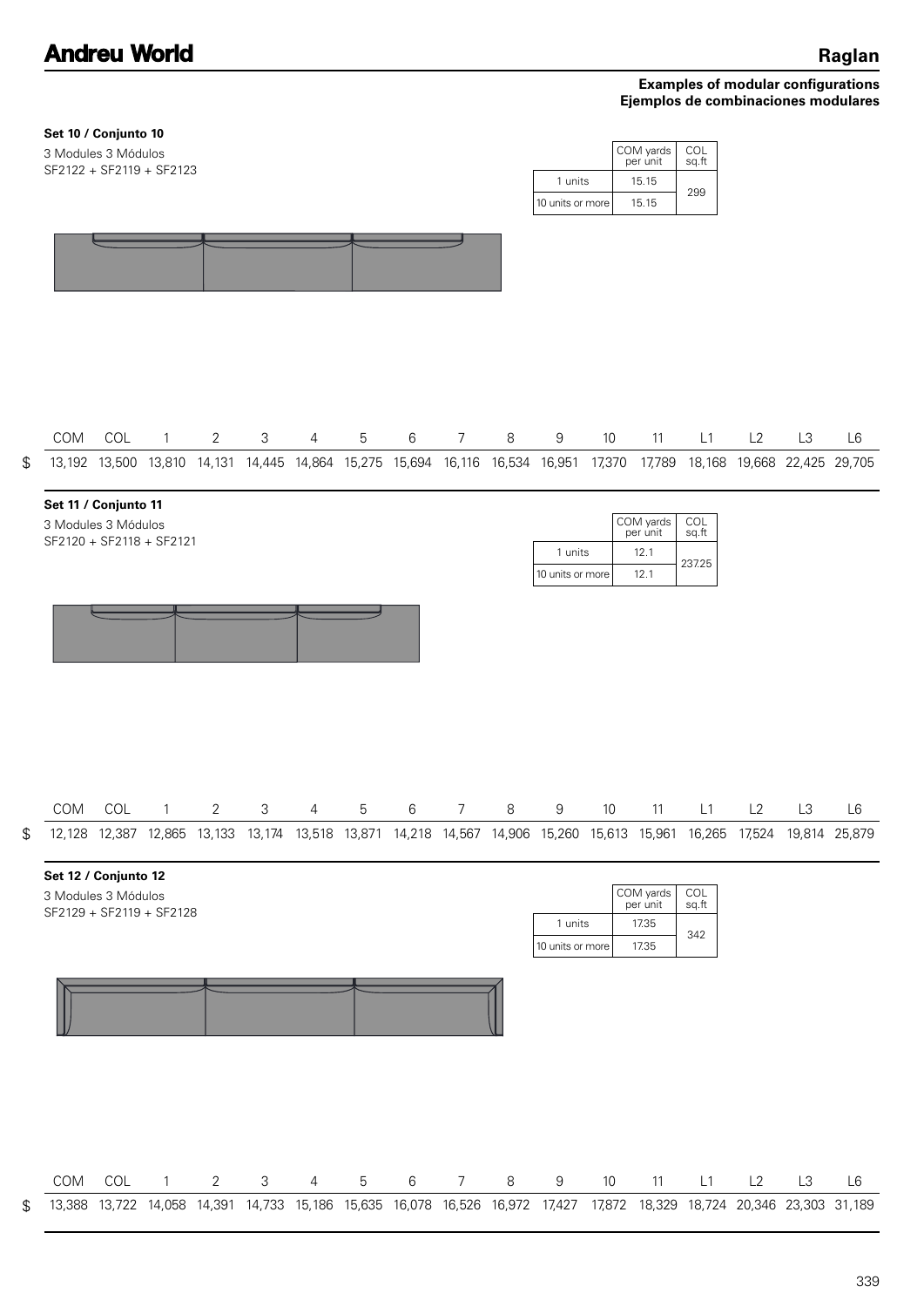**Set 13 / Conjunto 13**

3 Modules 3 Módulos

\$

\$

### **Examples of modular configurations Ejemplos de combinaciones modulares**

| COM | Set 15 / Conjunto 15<br>3 Modules 3 Módulos<br>SF2135 + SF2119 + SF2134<br>COL | $\mathbf{1}$ | $\overline{2}$ | $\mathfrak{S}$ | 4 | $5\phantom{.0}$ | $\,6\,$ | $7\overline{ }$ | 8       | 1 units<br>10 units or more<br>9<br>12,676 12,992 13,280 13,541 13,859 14,250 14,633 15,020 15,403 15,789 16,180 16,566 16,936 17,607 19,357 23,206 | 10   | COM yards<br>per unit<br>13.75<br>13.75<br>11 | COL<br>sq.ft<br>272<br>L1 | L2 | L3 | L6<br>27,819 |
|-----|--------------------------------------------------------------------------------|--------------|----------------|----------------|---|-----------------|---------|-----------------|---------|-----------------------------------------------------------------------------------------------------------------------------------------------------|------|-----------------------------------------------|---------------------------|----|----|--------------|
|     |                                                                                |              |                |                |   |                 |         |                 |         |                                                                                                                                                     |      |                                               |                           |    |    |              |
|     |                                                                                |              |                |                |   |                 |         |                 |         |                                                                                                                                                     |      |                                               |                           |    |    |              |
|     |                                                                                |              |                |                |   |                 |         |                 |         |                                                                                                                                                     |      |                                               |                           |    |    |              |
|     |                                                                                |              |                |                |   |                 |         |                 |         |                                                                                                                                                     |      |                                               |                           |    |    |              |
|     |                                                                                |              |                |                |   |                 |         |                 |         |                                                                                                                                                     |      |                                               |                           |    |    |              |
|     |                                                                                |              |                |                |   |                 |         |                 |         | 11,023 11,336 11,666 12,019 12,323 12,737 13,143 13,552 13,969 14,373 14,787 15,193 15,601 15,967 17,440 20,161 27,358                              |      |                                               |                           |    |    |              |
| COM | COL                                                                            | $\mathbf{1}$ | $\overline{2}$ | 3              | 4 | 5               | 6       | 7               | $\,8\,$ | $9\,$                                                                                                                                               | $10$ | 11                                            | L1                        | L2 | L3 | L6           |
|     |                                                                                |              |                |                |   |                 |         |                 |         |                                                                                                                                                     |      |                                               |                           |    |    |              |
|     |                                                                                |              |                |                |   |                 |         |                 |         | 1 units<br>10 units or more                                                                                                                         |      | 14.65<br>14.65                                | 283.75                    |    |    |              |
|     | Set 14 / Conjunto 14<br>3 Modules 3 Módulos<br>SF2071 + SF2117 + SF2070        |              |                |                |   |                 |         |                 |         |                                                                                                                                                     |      | COM yards<br>per unit                         | COL<br>sq.ft              |    |    |              |
|     |                                                                                |              |                |                |   |                 |         |                 |         | 12,762 13,123 13,511 13,859 14,228 14,724 15,219 15,722 16,219 16,716 17,214 17,707 18,205 18,641 20,432 23,712 32,361                              |      |                                               |                           |    |    |              |
| COM | COL                                                                            | $\mathbf{1}$ | 2              | 3              | 4 | 5               | 6       | 7               | 8       | 9                                                                                                                                                   | 10   | 11                                            | L1                        | L2 | L3 | L6           |
|     |                                                                                |              |                |                |   |                 |         |                 |         |                                                                                                                                                     |      |                                               |                           |    |    |              |
|     |                                                                                |              |                |                |   |                 |         |                 |         |                                                                                                                                                     |      |                                               |                           |    |    |              |
|     |                                                                                |              |                |                |   |                 |         |                 |         | 10 units or more                                                                                                                                    |      | 17.1                                          |                           |    |    |              |
|     |                                                                                |              |                |                |   |                 |         |                 |         | 1 units                                                                                                                                             |      | 17.1                                          | 331.75                    |    |    |              |
|     | SF2073 + SF2118 + SF2072                                                       |              |                |                |   |                 |         |                 |         |                                                                                                                                                     |      |                                               |                           |    |    |              |

 $\, \, \raisebox{-1.5pt}{\text{\circle*{1.5}}}\,$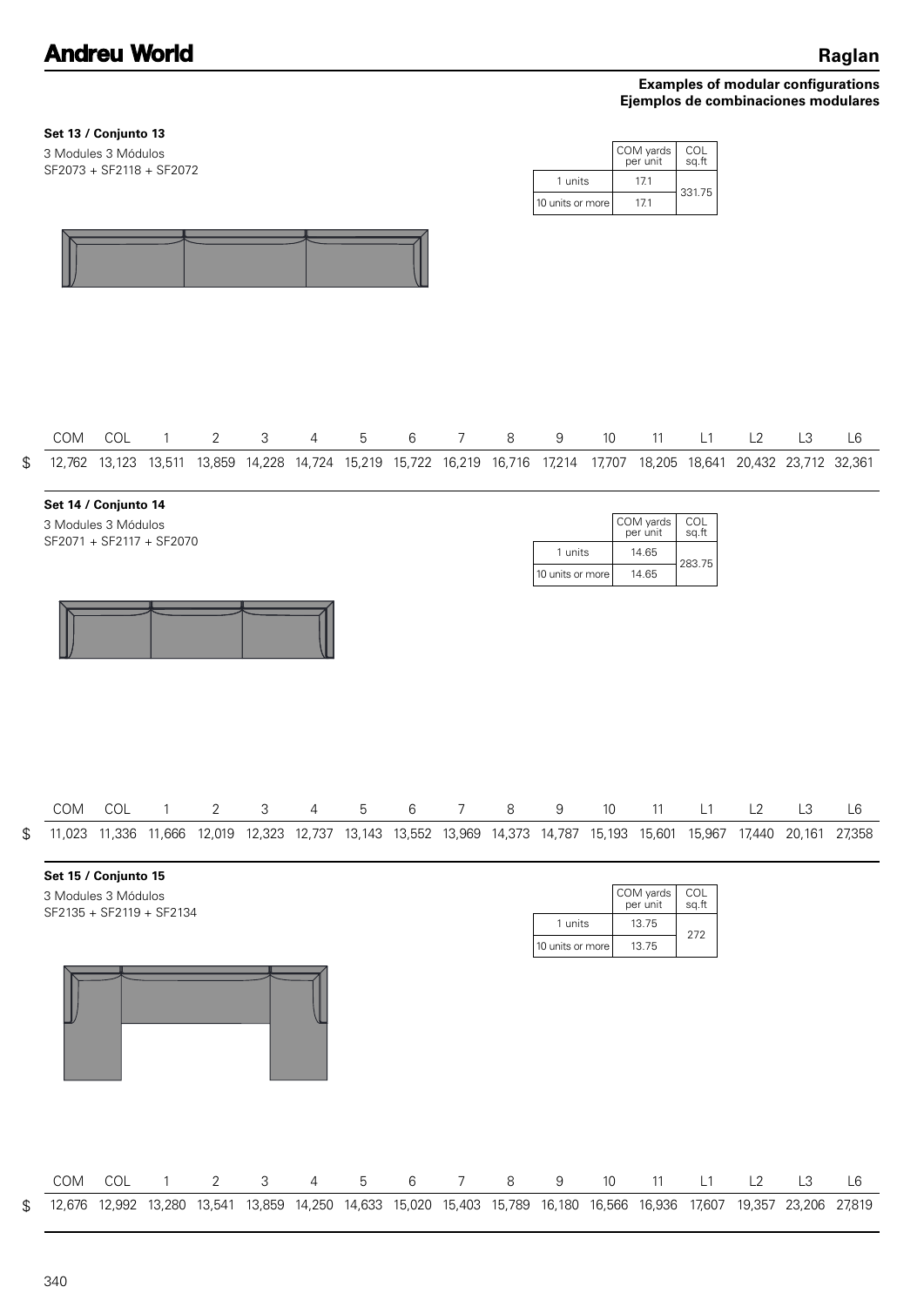## **Set 16 / Conjunto 16**

| 4 Modules 4 Módulos               |  |
|-----------------------------------|--|
| SF2121 + SF2120 + SF2120 + SF2121 |  |

|                  | COM yards<br>per unit | COL<br>sq.ft |
|------------------|-----------------------|--------------|
| 1 units          | 15.4                  | 302          |
| 10 units or more | 15.4                  |              |



|  | COM COL 1 2 3 4 5 6 7 8 9 10 11 L1 L2 L3 L6 |  |  |  |  |  |  |  |                                                                                                                           |
|--|---------------------------------------------|--|--|--|--|--|--|--|---------------------------------------------------------------------------------------------------------------------------|
|  |                                             |  |  |  |  |  |  |  | \$ 16,488 16,816 17,584 17,920 17,812 18,240 18,696 19,128 19,564 19,992 20,436 20,888 21,320 21,708 23,296 26,180 33,828 |

#### **Set 17 / Conjunto 17**

SF2123 + SF2122 + SF2122 + SF2123 4 Modules 4 Módulos

|                  | COM yards<br>per unit | COL<br>sq.ft |
|------------------|-----------------------|--------------|
| 1 units          | 19.8                  | 388          |
| 10 units or more | 19.8                  |              |



|                                                                                                                        |  |  |  | COM COL 1 2 3 4 5 6 7 8 9 10 11 L1 L2 L3 L6 |  |  |  |  |  |
|------------------------------------------------------------------------------------------------------------------------|--|--|--|---------------------------------------------|--|--|--|--|--|
| 18,064 18,464 18,872 19,296 19,708 20,252 20,792 21,336 21,896 22,440 22,988 23,536 24,084 24,584 26,540 30,152 39,692 |  |  |  |                                             |  |  |  |  |  |

### **Set 18 / Conjunto 18**

\$

| 6 Modules 6 Módulos                          |  |  |  |  |  |
|----------------------------------------------|--|--|--|--|--|
| SF2121 + SF2120 + SF2118 + SF2118 + SF2120 + |  |  |  |  |  |
| SF2121                                       |  |  |  |  |  |

|                  | COM yards<br>per unit | COL<br>sq.ft |
|------------------|-----------------------|--------------|
| 1 units          | 24.2                  | 474.5        |
| 10 units or more | 24 2                  |              |



|                                                                                                                           |  | COM COL 1 2 3 4 5 6 7 8 9 10 11 L1 L2 L3 |  |  |  |  |  |  |
|---------------------------------------------------------------------------------------------------------------------------|--|------------------------------------------|--|--|--|--|--|--|
| \$ 24,256 24,774 25,730 26,266 26,348 27,036 27,742 28,436 29,134 29,812 30,520 31,226 31,922 32,530 35,048 39,628 51,758 |  |                                          |  |  |  |  |  |  |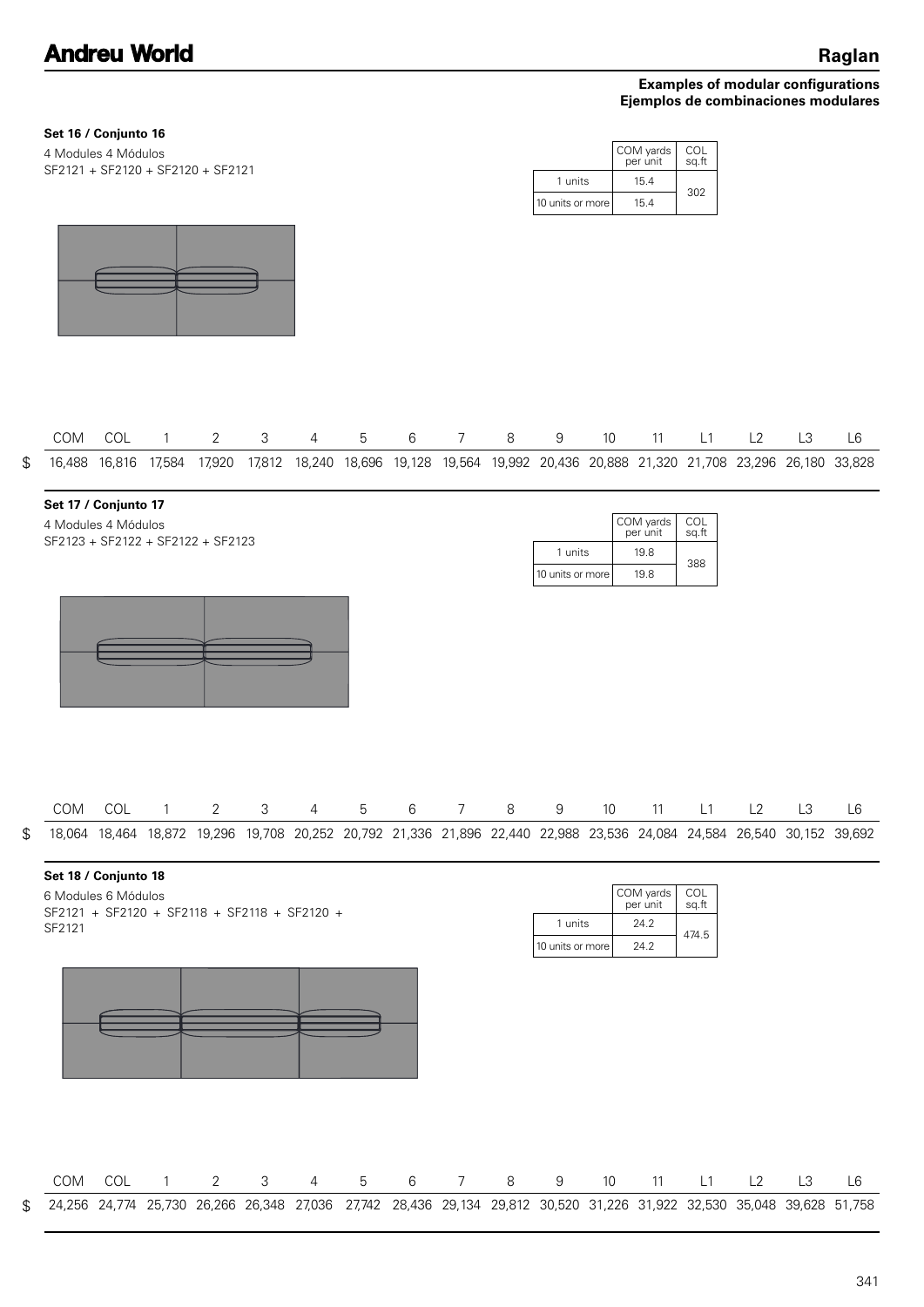| Set 19 / Conjunto 19<br>6 Modules 6 Módulos<br>SF2123 + SF2122 + SF2119 + SF2119 + SF2122 +<br>SF2123 |     |                |                |               |                |                 |                 |                 |   | 1 units<br>10 units or more                                                                                                 |    | COM yards<br>per unit<br>30.3<br>30.3 | COL<br>sq.ft<br>598 |    |                |    |
|-------------------------------------------------------------------------------------------------------|-----|----------------|----------------|---------------|----------------|-----------------|-----------------|-----------------|---|-----------------------------------------------------------------------------------------------------------------------------|----|---------------------------------------|---------------------|----|----------------|----|
| \$<br>COM                                                                                             | COL | $\overline{1}$ | $\overline{2}$ | 3             | $\overline{4}$ | 5               | 6               | $7\overline{ }$ | 8 | 9<br>26,384 27,000 27,620 28,262 28,890 29,728 30,550 31,388 32,232 33,068 33,902 34,740 35,578 36,336 39,336 44,850 59,410 | 10 | 11                                    | L1                  | L2 | L <sub>3</sub> | L6 |
| Set 20 / Conjunto 20<br>4 Modules 4 Módulos<br>SF2125 + SF2124 + SF2124 + SF2125                      |     |                |                |               |                |                 |                 |                 |   | 1 units<br>10 units or more                                                                                                 |    | COM yards<br>per unit<br>18.8<br>18.8 | COL<br>sq.ft<br>377 |    |                |    |
|                                                                                                       |     |                |                |               |                |                 |                 |                 |   |                                                                                                                             |    |                                       |                     |    |                |    |
| COM                                                                                                   |     | COL 1          | $2^{\circ}$    | 3             |                |                 | 4 5 6 7         |                 | 8 | 9                                                                                                                           |    |                                       | 10 11 L1 L2 L3 L6   |    |                |    |
| \$                                                                                                    |     |                |                |               |                |                 |                 |                 |   | 16,804 17,204 17,608 18,016 18,412 18,952 19,484 20,040 20,572 21,108 21,644 22,188 22,724 23,192 25,156 28,704 38,068      |    |                                       |                     |    |                |    |
| Set 21 / Conjunto 21<br>4 Modules 4 Módulos<br>SF2127 + SF2126 + SF2126 + SF2127                      |     |                |                |               |                |                 |                 |                 |   | 1 units<br>10 units or more                                                                                                 |    | COM yards<br>per unit<br>22<br>22     | COL<br>sq.ft<br>431 |    |                |    |
|                                                                                                       |     |                |                |               |                |                 |                 |                 |   |                                                                                                                             |    |                                       |                     |    |                |    |
| COM                                                                                                   | COL | $\overline{1}$ | $\overline{2}$ | $\mathcal{S}$ | $\overline{4}$ | $5\overline{)}$ | $6\phantom{.0}$ | $\overline{7}$  | 8 | 9                                                                                                                           | 10 | 11                                    | L1                  | L2 | L3             | L6 |
| \$                                                                                                    |     |                |                |               |                |                 |                 |                 |   | 18,112 18,564 19,008 19,480 19,920 20,536 21,140 21,744 22,360 22,972 23,564 24,180 24,780 25,324 27,500 31,492 42,040      |    |                                       |                     |    |                |    |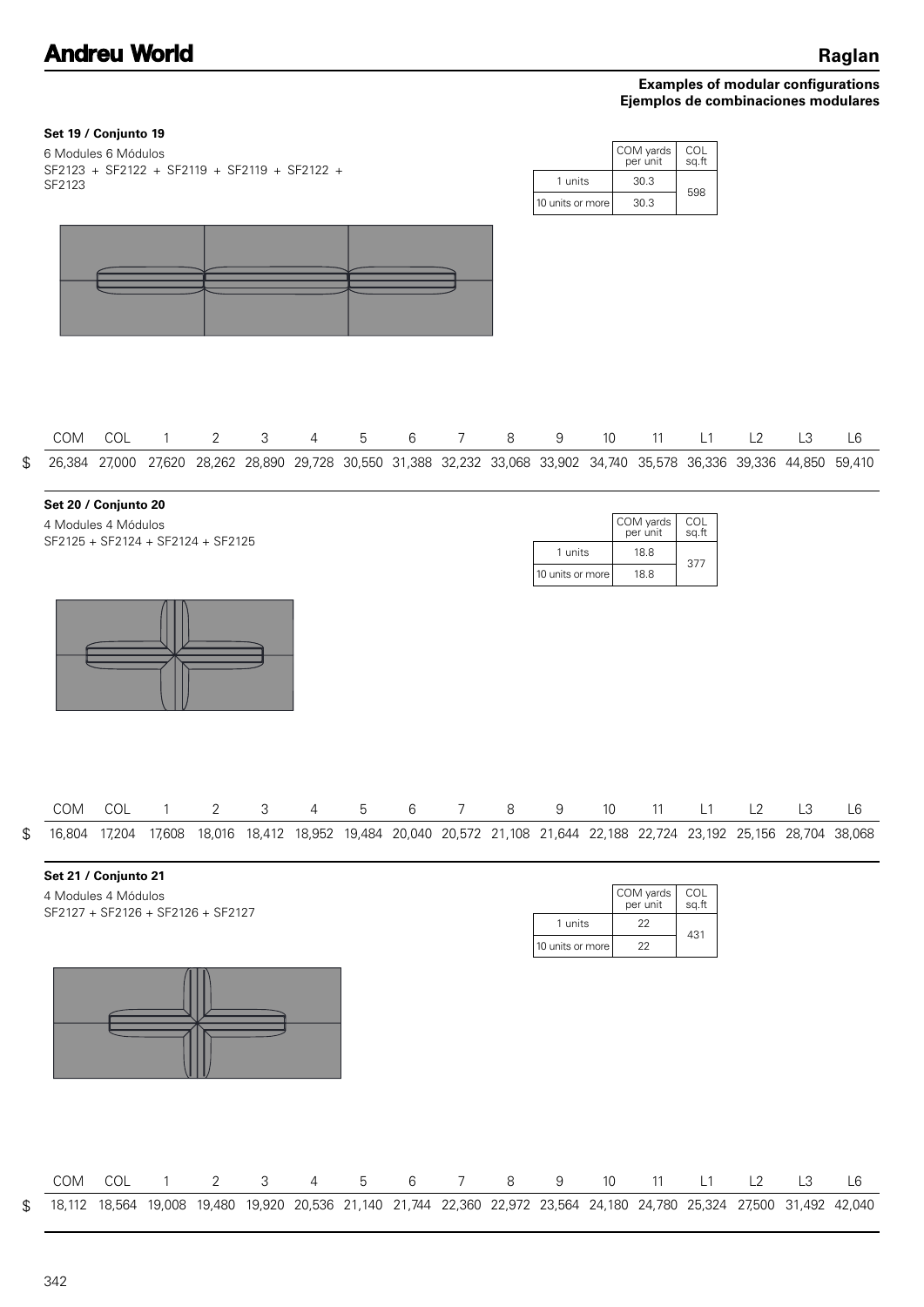|  | Set 22 / Conjunto 22 |  |
|--|----------------------|--|
|--|----------------------|--|

| 6 Modules 6 Módulos                          |  |
|----------------------------------------------|--|
| SF2071 + SF2071 + SF2117 + SF2117 + SF2070 + |  |
| SF2070                                       |  |

|                  | COM yards<br>per unit | COL<br>sq.ft |
|------------------|-----------------------|--------------|
| 1 units          | 29.3                  | 567.5        |
| 10 units or more | 29.3                  |              |



|  |  |  | COM COL 1 2 3 4 5 6 7 8 9 10 11 L1 L2 L3                                                                                  |  |  |  |  |  |
|--|--|--|---------------------------------------------------------------------------------------------------------------------------|--|--|--|--|--|
|  |  |  | \$ 22,046 22,672 23,332 24,038 24,646 25,474 26,286 27,104 27,938 28,746 29,574 30,386 31,202 31,934 34,880 40,322 54,716 |  |  |  |  |  |

#### **Set 23 / Conjunto 23**

SF2072 + SF2072 + SF2118 + SF2118 + SF2072 + SF2072 6 Modules 6 Módulos

|                  | COM yards<br>per unit | COL<br>sq.ft |
|------------------|-----------------------|--------------|
| 1 units          | 34.2                  | 663.5        |
| 10 units or more | 34.2                  |              |



| COM COL 1 2 3 4 5 6 7 8 9 10 11 L1 L2 L3 L6                                                                            |  |  |  |  |  |  |  |  |
|------------------------------------------------------------------------------------------------------------------------|--|--|--|--|--|--|--|--|
| 25,524 26,246 26,986 27,718 28,456 29,448 30,438 31,444 32,438 33,432 34,428 35,414 36,410 37,282 40,864 47,424 64,722 |  |  |  |  |  |  |  |  |

### **Set 24 / Conjunto 24**

\$

| 6 Modules 6 Módulos                          |  |  |  |  |  |
|----------------------------------------------|--|--|--|--|--|
| SF2128 + SF2129 + SF2119 + SF2119 + SF2129 + |  |  |  |  |  |
| SF2128                                       |  |  |  |  |  |

|                  | COM yards<br>per unit | COL<br>sg.ft |
|------------------|-----------------------|--------------|
| 1 units          | 34.7                  | 684          |
| 10 units or more | 34 7                  |              |

|                                                                                                                           |  |  |  |  |  | COM COL 1 2 3 4 5 6 7 8 9 10 11 L1 L2 L3 |  | $\overline{6}$ |
|---------------------------------------------------------------------------------------------------------------------------|--|--|--|--|--|------------------------------------------|--|----------------|
| \$ 26,776 27,444 28,116 28,782 29,466 30,372 31,270 32,156 33,052 33,944 34,854 35,744 36,658 37,448 40,692 46,606 62,378 |  |  |  |  |  |                                          |  |                |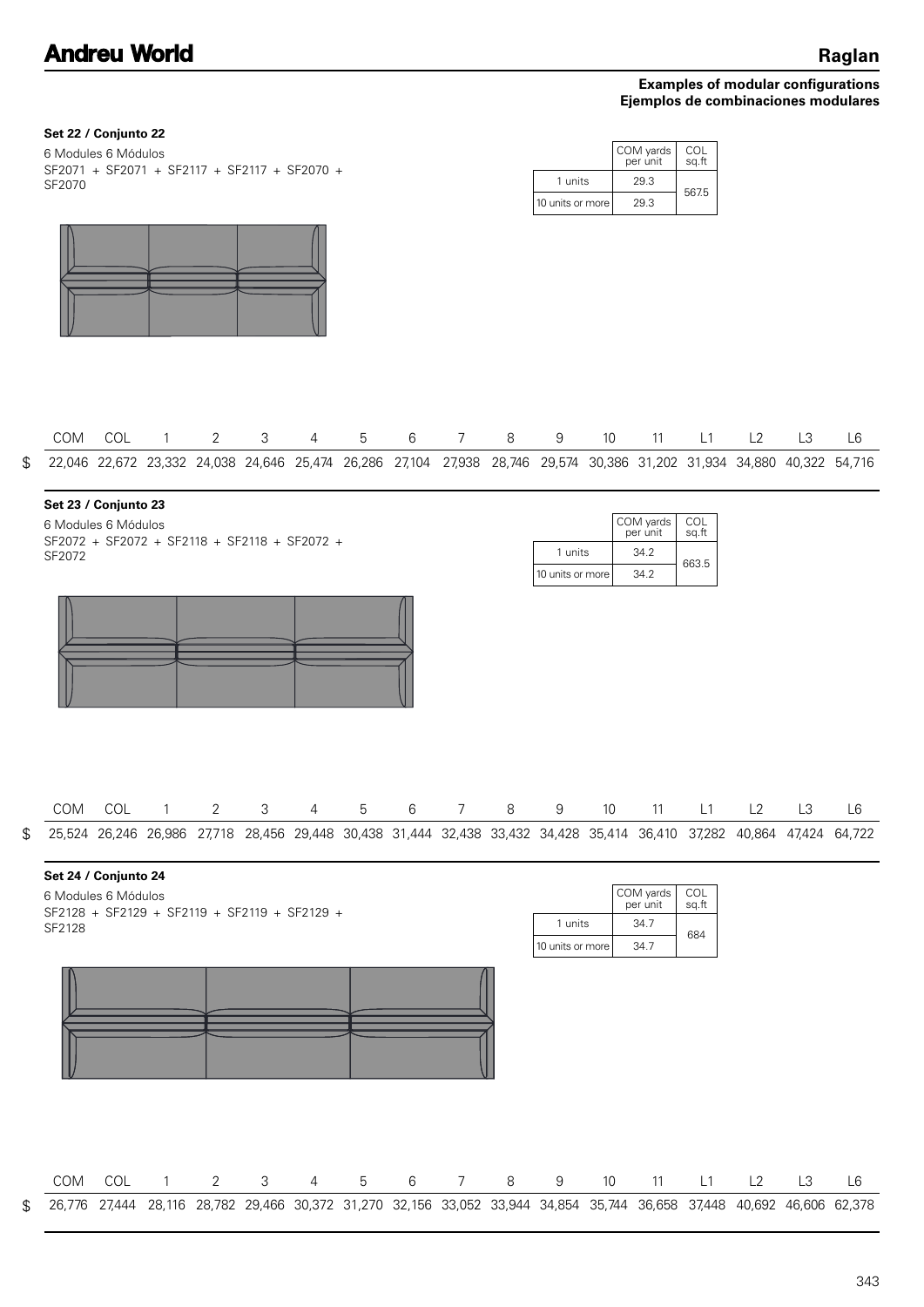| Set 25 / Conjunto 25<br>8 Modules 8 Módulos                                                           |       |                |                |       |                |            |                 |                 |         |                             |      | COM yards<br>per unit                                                                                                  | COL<br>sq.ft        |    |                |                |
|-------------------------------------------------------------------------------------------------------|-------|----------------|----------------|-------|----------------|------------|-----------------|-----------------|---------|-----------------------------|------|------------------------------------------------------------------------------------------------------------------------|---------------------|----|----------------|----------------|
| SF2068 + SF2068 + SF2118 + SF2118 + SF2118 +<br>SF2118 + SF2068 + SF2068                              |       |                |                |       |                |            |                 |                 |         | 1 units                     |      | 33.4                                                                                                                   | 651                 |    |                |                |
|                                                                                                       |       |                |                |       |                |            |                 |                 |         | 10 units or more            |      | 33.4                                                                                                                   |                     |    |                |                |
| COM                                                                                                   | COL   | $\overline{1}$ | $2^{\circ}$    | 3     | $\overline{4}$ | $\sqrt{5}$ | $6\phantom{.}6$ | $7\overline{ }$ | 8       | 9                           | $10$ | 11                                                                                                                     | L1                  | L2 | L <sub>3</sub> | L <sub>6</sub> |
| \$                                                                                                    |       |                |                |       |                |            |                 |                 |         |                             |      | 27,256 27,956 28,664 29,376 30,088 31,060 31,992 32,952 33,912 34,848 35,812 36,764 37,712 38,564 41,996 48,256 64,848 |                     |    |                |                |
| Set 26 / Conjunto 26<br>4 Modules 4 Módulos<br>SF2135 + SF2134 + SF2134 + SF2135                      |       |                |                |       |                |            |                 |                 |         | 1 units<br>10 units or more |      | COM yards<br>per unit<br>17<br>17                                                                                      | COL<br>sq.ft<br>334 |    |                |                |
|                                                                                                       |       | COM COL 1      | $2^{\circ}$    |       |                |            |                 | 3 4 5 6 7 8     |         | 9                           |      | 10 11 L1 L2 L3 L6                                                                                                      |                     |    |                |                |
| \$                                                                                                    |       |                |                |       |                |            |                 |                 |         |                             |      | 17,032 17,448 17,812 18,116 18,536 19,024 19,508 19,988 20,470 20,950 21,446 21,928 22,378 23,462 25,918 31,714 35,920 |                     |    |                |                |
| Set 27 / Conjunto 27<br>6 Modules 6 Módulos<br>SF2074 + SF2074 + SF2119 + SF2119 + SF2074 +<br>SF2074 |       |                |                |       |                |            |                 |                 |         | 1 units<br>10 units or more |      | COM yards<br>per unit<br>10.5<br>10.5                                                                                  | COL<br>sq.ft<br>210 |    |                |                |
| COM                                                                                                   | COL   | $\mathbf{1}$   | $\overline{2}$ | 3     | $\overline{4}$ | 5          | 6               | $\overline{7}$  | $\,8\,$ | 9                           | 10   | 11                                                                                                                     | L1                  | L2 | L3             | L <sub>6</sub> |
| \$<br>8,320                                                                                           | 8,536 | 8,748          | 8,966          | 9,182 | 9,476          | 9,758      |                 |                 |         |                             |      | 10,052 10,336 10,628 10,914 11,204 11,494 11,752 12,796 14,698 19,718                                                  |                     |    |                |                |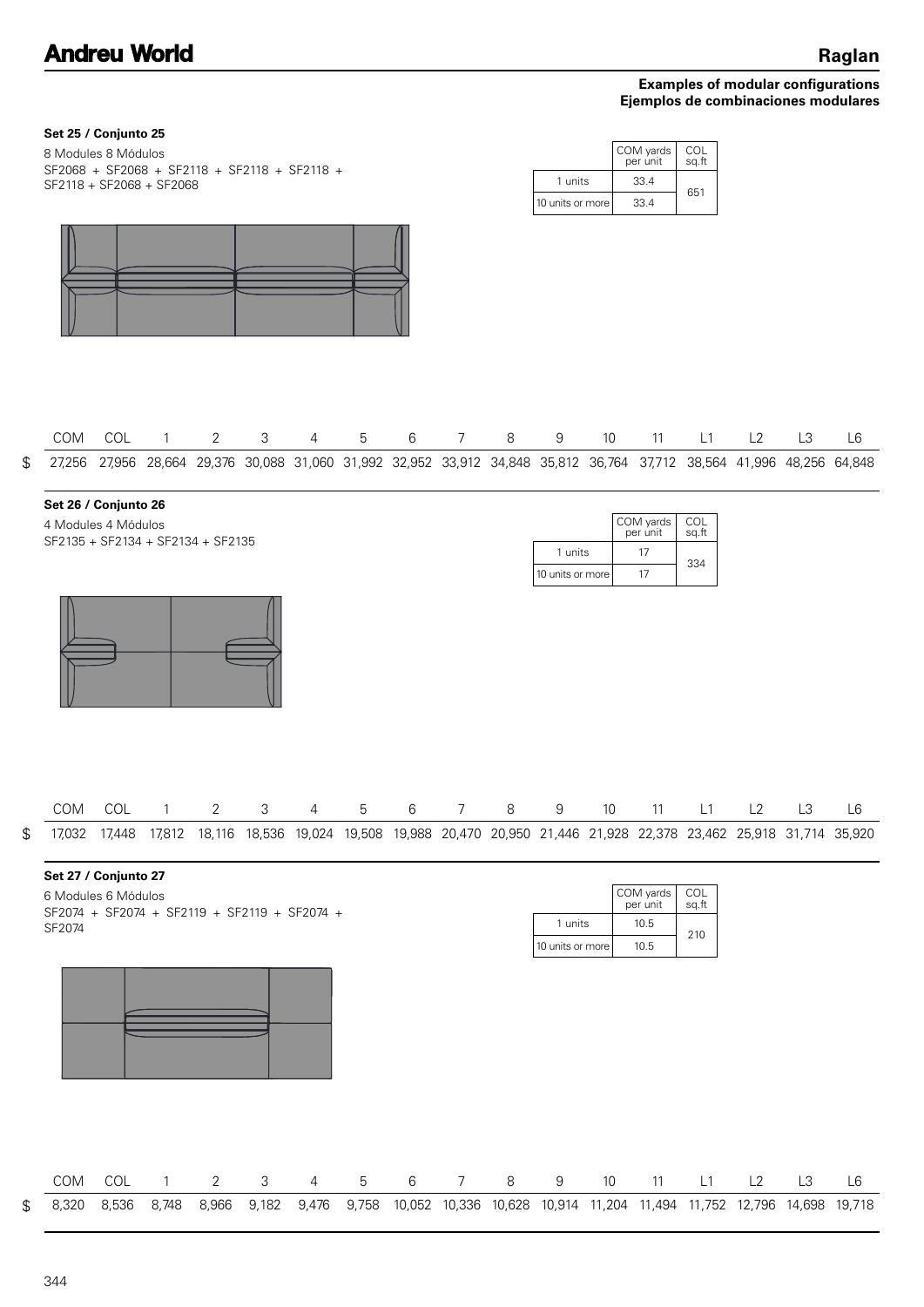| Set 28 / Conjunto 28 |
|----------------------|
|----------------------|

| 3 Modules 3 Módulos<br>SF2127 + SF2119 + SF2126 |                  | COM yards<br>per unit | COL<br>sq.ft |
|-------------------------------------------------|------------------|-----------------------|--------------|
|                                                 | 1 units          | 16.25                 | 320.5        |
|                                                 | 10 units or more | 16.25                 |              |
|                                                 |                  |                       |              |

|  |  |  |  |  |  |  |  | COM COL 1 2 3 4 5 6 7 8 9 10 11 L1 L2 L3 L6                                                                            |  |
|--|--|--|--|--|--|--|--|------------------------------------------------------------------------------------------------------------------------|--|
|  |  |  |  |  |  |  |  | 13,216 13,550 13,878 14,223 14,551 15,006 15,449 15,898 16,348 16,800 17,239 17,692 18,137 18,538 20,148 23,095 30,879 |  |

| Set 29 / Conjunto 29 |  |
|----------------------|--|
|----------------------|--|

SF2067 + SF2119 + SF2067 3 Modules 3 Módulos

|                  | COM yards<br>per unit | COL<br>sq.ft |
|------------------|-----------------------|--------------|
| 1 units          | 1775                  | 346.5        |
| 10 units or more | 17.75                 |              |

| COM | COL | $\overline{1}$ | $\overline{2}$ | -3 | $\overline{4}$ | 5 | $6\overline{6}$                                                                                                        | $\overline{7}$ | 8 | 9 | 10 | 11 | L1 | L2 | L <sub>3</sub> | L6 |
|-----|-----|----------------|----------------|----|----------------|---|------------------------------------------------------------------------------------------------------------------------|----------------|---|---|----|----|----|----|----------------|----|
|     |     |                |                |    |                |   | 13,928 14,312 14,682 15,071 15,455 15,966 16,471 16,978 17,486 17,998 18,507 19,014 19,525 19,974 21,808 25,155 34,001 |                |   |   |    |    |    |    |                |    |

| ٠<br>×<br>٠             |
|-------------------------|
| I<br>ć<br>۰.<br>×<br>۰. |
| I                       |

\$

| Set 30 / Conjunto 30              |     |   |   |                |   |   |                |   |                  |                 |                                                                                                          |              |    |    |        |
|-----------------------------------|-----|---|---|----------------|---|---|----------------|---|------------------|-----------------|----------------------------------------------------------------------------------------------------------|--------------|----|----|--------|
| 4 Modules 4 Módulos               |     |   |   |                |   |   |                |   |                  |                 | COM yards<br>per unit                                                                                    | COL<br>sq.ft |    |    |        |
| SF2126 + SF2123 + SF2122 + SF2127 |     |   |   |                |   |   |                |   | 1 units          |                 | 20.9                                                                                                     |              |    |    |        |
|                                   |     |   |   |                |   |   |                |   | 10 units or more |                 | 20.9                                                                                                     | 409.5        |    |    |        |
|                                   |     |   |   |                |   |   |                |   |                  |                 |                                                                                                          |              |    |    |        |
| <b>COM</b>                        | COL | 2 | 3 | $\overline{4}$ | 5 | 6 | $\overline{7}$ | 8 | 9                | 10 <sup>°</sup> | 11                                                                                                       | L1           | L2 | L3 | L6     |
| 18,088                            |     |   |   |                |   |   |                |   |                  |                 | 18,514 18,940 19,388 19,814 20,394 20,966 21,540 22,128 22,706 23,276 23,858 24,432 24,954 27,020 30,822 |              |    |    | 40,866 |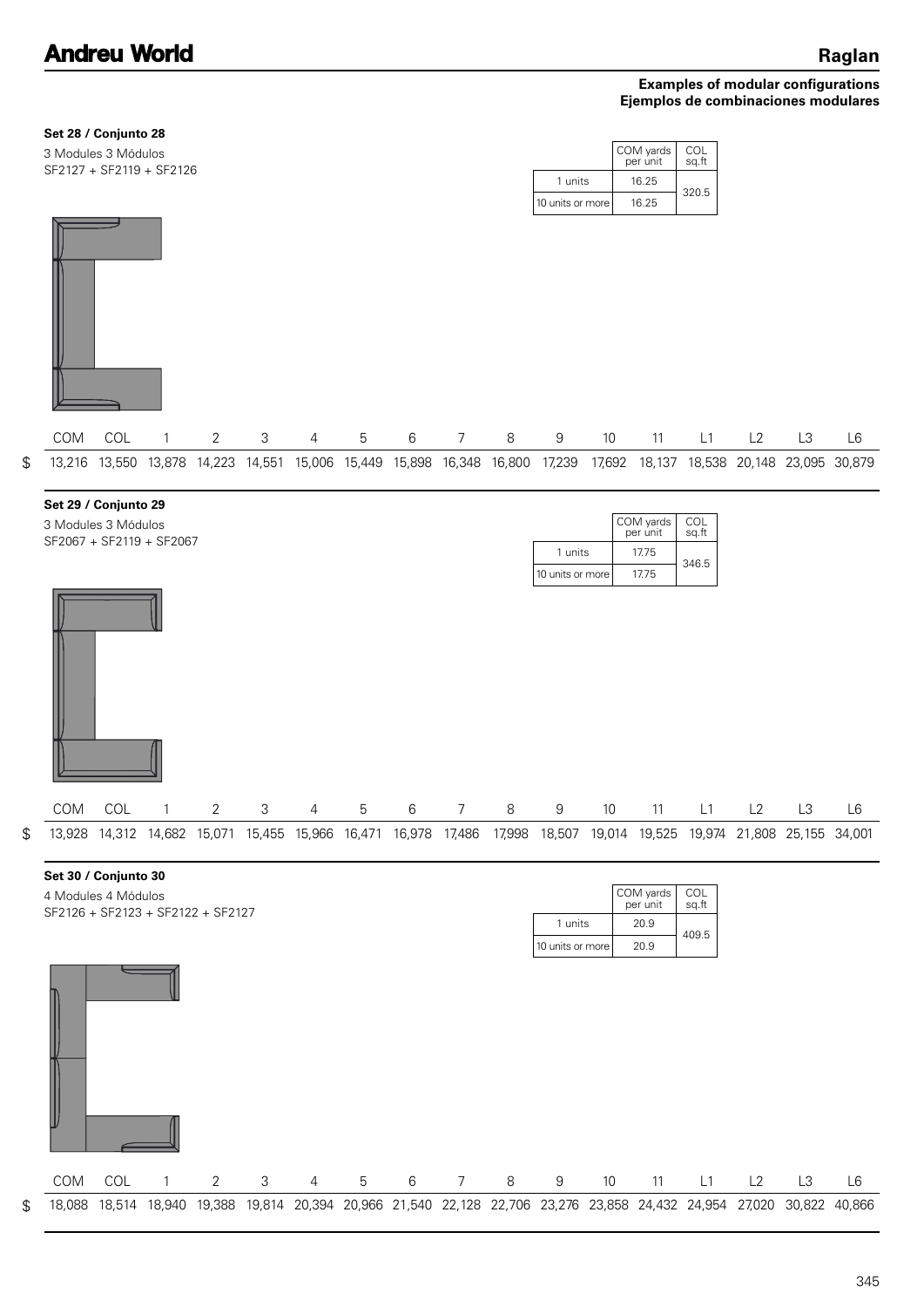## **Set 31 / Conjunto 31**

| 7 Modules 7 Módulos. |                                              |  |
|----------------------|----------------------------------------------|--|
|                      | SF2068 + SF2119 + SF2069 + SF2119 + SF2068 + |  |
| SF2119 + SF2069      |                                              |  |

|                  | COM yards<br>per unit | COL<br>sq.ft |
|------------------|-----------------------|--------------|
| 1 units          | 31.55                 | 621          |
| 10 units or more | 31.55                 |              |



|  |  |  |  |  |  |  | COM COL 1 2 3 4 5 6 7 8 9 10 11 L1 L2 L3 L6 |  |                                                                                                                           |
|--|--|--|--|--|--|--|---------------------------------------------|--|---------------------------------------------------------------------------------------------------------------------------|
|  |  |  |  |  |  |  |                                             |  | \$ 24,200 24,844 25,494 26,133 26,789 27,682 28,537 29,414 30,276 31,150 32,015 32,894 33,749 34,548 37,686 43,407 58,565 |

# **Set 32 / Conjunto 32** 3 Modules 3 Módulos

| 3 Modules 3 Módulos      |
|--------------------------|
| SF2122 + SF2068 + SF2123 |

|                  | COM yards<br>per unit | COL<br>sq.ft |
|------------------|-----------------------|--------------|
| 1 units          | 13.85                 |              |
| 10 units or more | 13.85                 | 270.5        |



|  |  |  |  |  | COM COL 1 2 3 4 5 6 7 8 9 10 11 L1 L2 L3 |  |  |  |                                                                                                                          |
|--|--|--|--|--|------------------------------------------|--|--|--|--------------------------------------------------------------------------------------------------------------------------|
|  |  |  |  |  |                                          |  |  |  | \$11,962 12,242 12,529 12,819 13,108 13,493 13,871 14,252 14,641 15,022 15,405 15,790 16,169 16,522 17,893 20,416 27,093 |